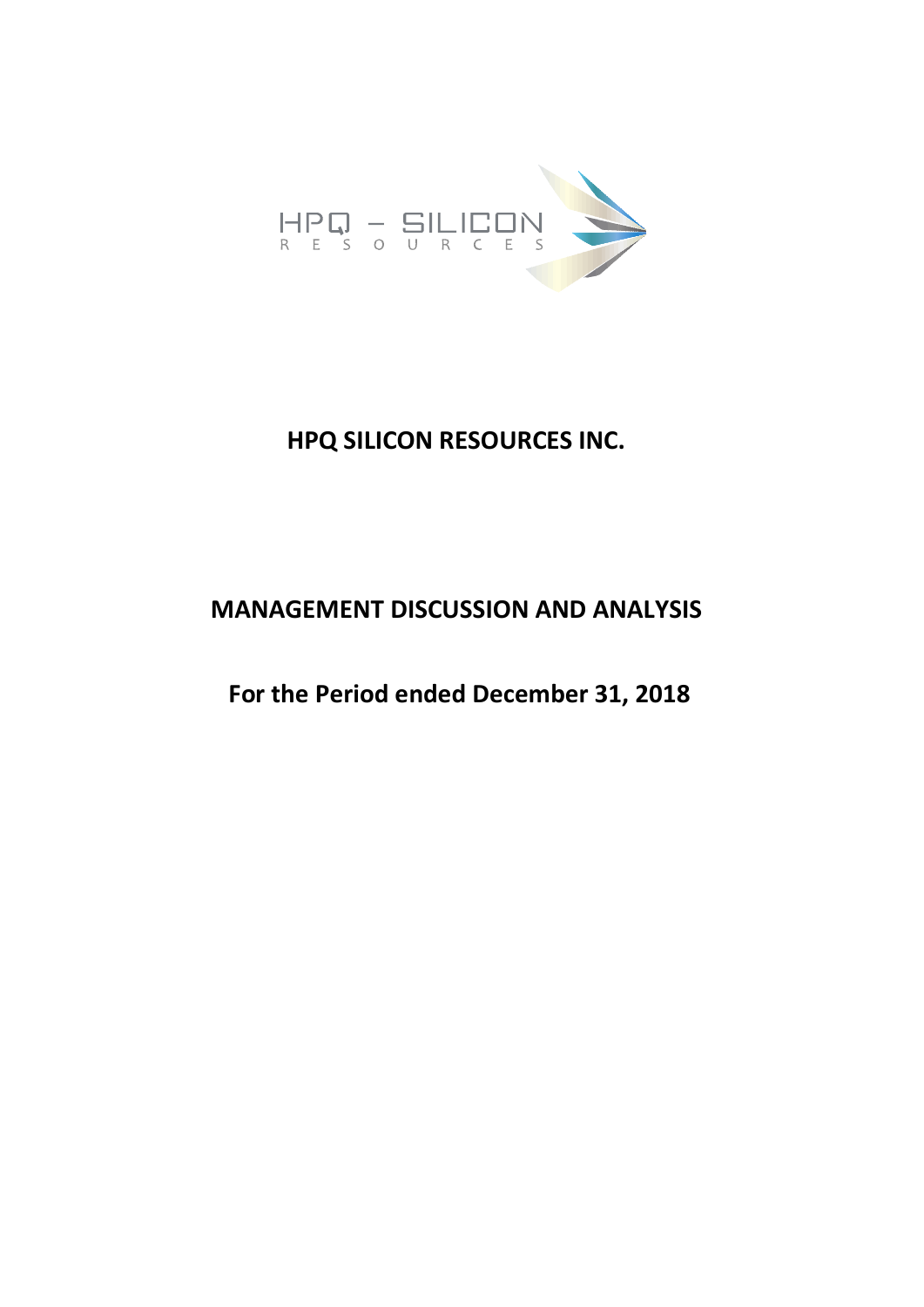### **INTRODUCTION**

This management discussion and analysis (``MD&A``), prepared as at April 30, 2019, contains information as at December 31, 2018 and should be read in conjunction with the Financial Statements for the year ended December 31, 2018 of HPQ Silicon Resources Inc. (``HPQ-Silicon``, the ``Corporation`` or ``HPQ``). The Notes referred to in this MD&A refer back to the Notes in the Consolidated Financial Statements. The Consolidated Audited Financial Statements are presented in compliance with the International Financial Information Standards (IFRS). All amounts are in Canadian dollars.

The consolidated Financial Statements of December 31, 2018, were audited by the Corporation`s Auditors Raymond Chabot Grant Thornton.

The consolidated Financial Statements were not adjusted in regard to the accounting value of Assets and Liabilities, Revenues and Expenses and to the classification used in the preparation of the Consolidated Cash Flow Statement under the hypothesis of the Corporation`s ability to continue as a going concern. These adjustments could be significant.

HPQ Silicon Resources Inc. was incorporated on December 20, 1996, under the Canada Business Corporations Act. The Corporation`s shares are part of the Emerging Corporation category and are publicly traded on the TSX-Venture Exchange ("TSX-V") under the symbol:"HPQ". It is a reporting issuer under the securities laws of the provinces of Quebec, Alberta and British Columbia. HPQ Silicon`s Head Office is located at 3000, Omer-Lavallée Street, Suite 306, Montréal, Québec, Canada, H2Y 1R8.

The Corporation regularly presents supplementary information on its activities which are filed on (SEDAR) (www.sedar.com).

## FORWARD LOOKING STATEMENTS

This MD&A contains forward-looking statements that are based on the Company's expectations, estimates and projections regarding its business, the mining industry in general and the economic environment in which it operates as of the date of the MD&A. These statements are reasonable but involve a number of risks and uncertainties, which are identified in the regular filings done by the Corporation with the Canadian Regulatory Authorities and there can be no assurance that they will prove to be accurate and the final results as well as future events could vary in a material manner and contradict the results expected under these Statements. Therefore, actual outcome and results may differ materially from those expressed in or implied by these forward-looking statements.

The Forward Looking Statements are influenced by a variety of risks, uncertainties and other factors which could significantly alter the results and actual events. When used in this document the words such as "could", "plan", "estimate", "intention", "potential", "should" and similar expressions are Forward Looking Statements.

Even though the Corporation believes that the expectations expressed in these Forward Looking Statements are reasonable, these statements are subject to risks and uncertainties and there is no assurance given by the Corporation that the expected results will correspond to the Forward Looking Statements.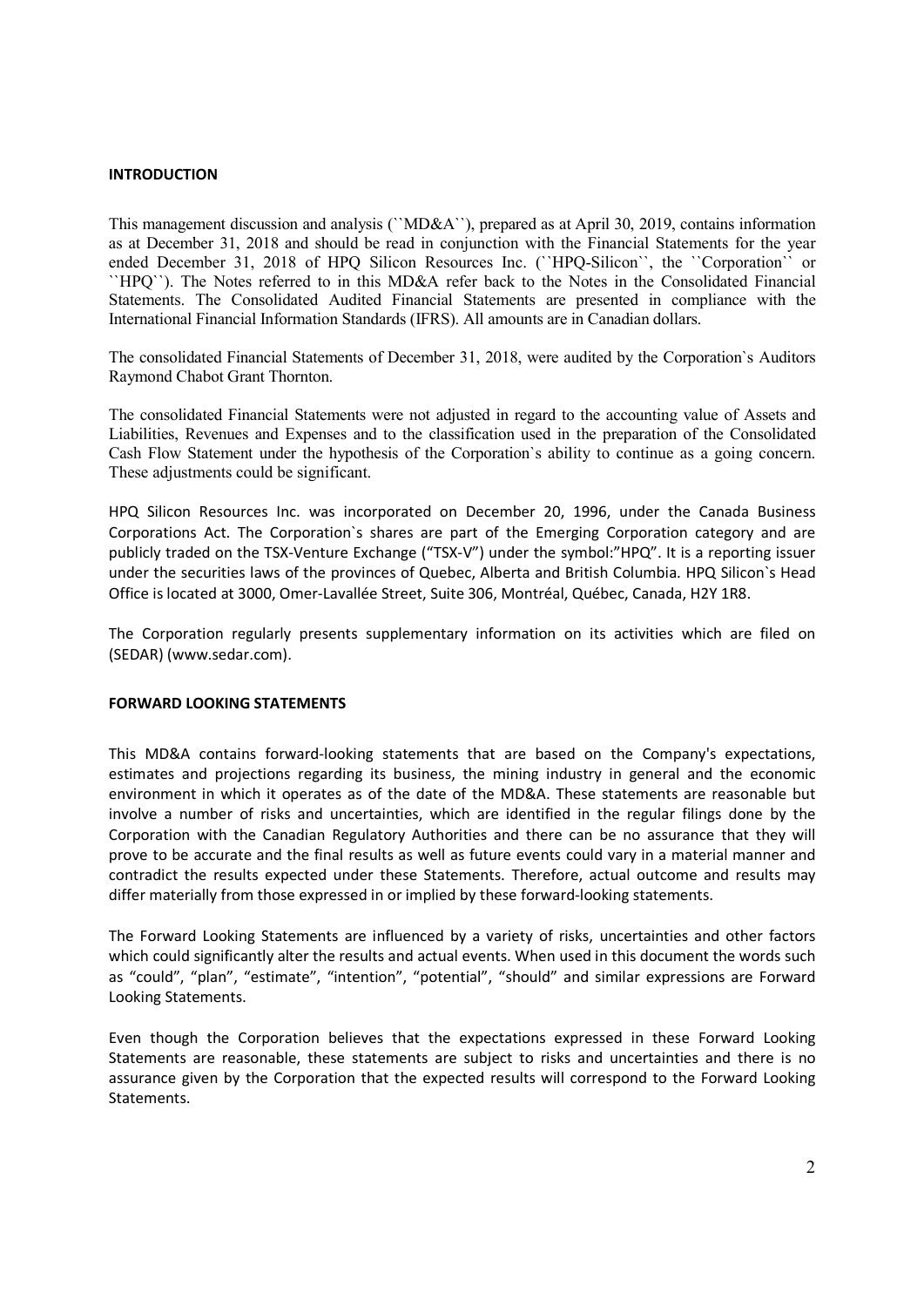Many risks exist which could render these Forward Looking Statements erroneous such as the price movements in the metals markets, the fluctuations in the foreign exchange and interest rate, of under or over estimated reserves, environmental risks (ever increasing regulations), unforeseen geological situations, negative extraction conditions, changes in government regulations and policies, the inability to obtain the needed permits and government approvals, First Nations issues, or any other risk tied to exploration and development.

The Corporation`s ability to continue its operations is subject to securing additional financings needed to continue the exploration of its mineral properties and to the continuous support of suppliers and creditors. Even though the Corporation was able to secure such financings in the past there is no guarantee it will be able to do so in the future.

The Corporation commits to update its Forward-Looking Statements and to advise its shareholders if circumstances, estimates or opinions issued by Management must be changed.

# NATURE OF ACTIVITIES

The Corporation`s objectives are the exploration and discovery of mineral properties of various size possibly leading to a viable commercial exploitation in addition to becoming a vertically integrated Metallurgical Silicon Metal and Solar grade Silicon Metal (metallurgy and purification) producer. The Corporation will concentrate its efforts mainly on the integration of the transformation of quartz from its properties while generating a positive cash flow.

To date HPQ Silicon hasn`t determined if the mineral assets it's currently exploring for contain mineral reserves which could be extracted profitably, to be able to secure the needed financings to continue exploration and the development of the assets, of transformation technologies and to start commercial production, or the realization of profits from the disposal of such assets.

# OVERALL PERFORMANCE DURING 2018

- $\triangleright$  On December 17, 2018, the Company declared a special dividend for the distribution of 10,680,000 shares of its Beauce Gold Fields Inc. subsidiary of Beauce, which was completed on December 31st, 2018.
- $\triangleright$  On December 11, 2018, the Company's subsidiary completed a financing of \$550,000.
- $\triangleright$  On September 2018, the TSX-Venture gave its conditional approval for the listing of the Corporation's subsidiary "Beauce Gold Fields Inc.".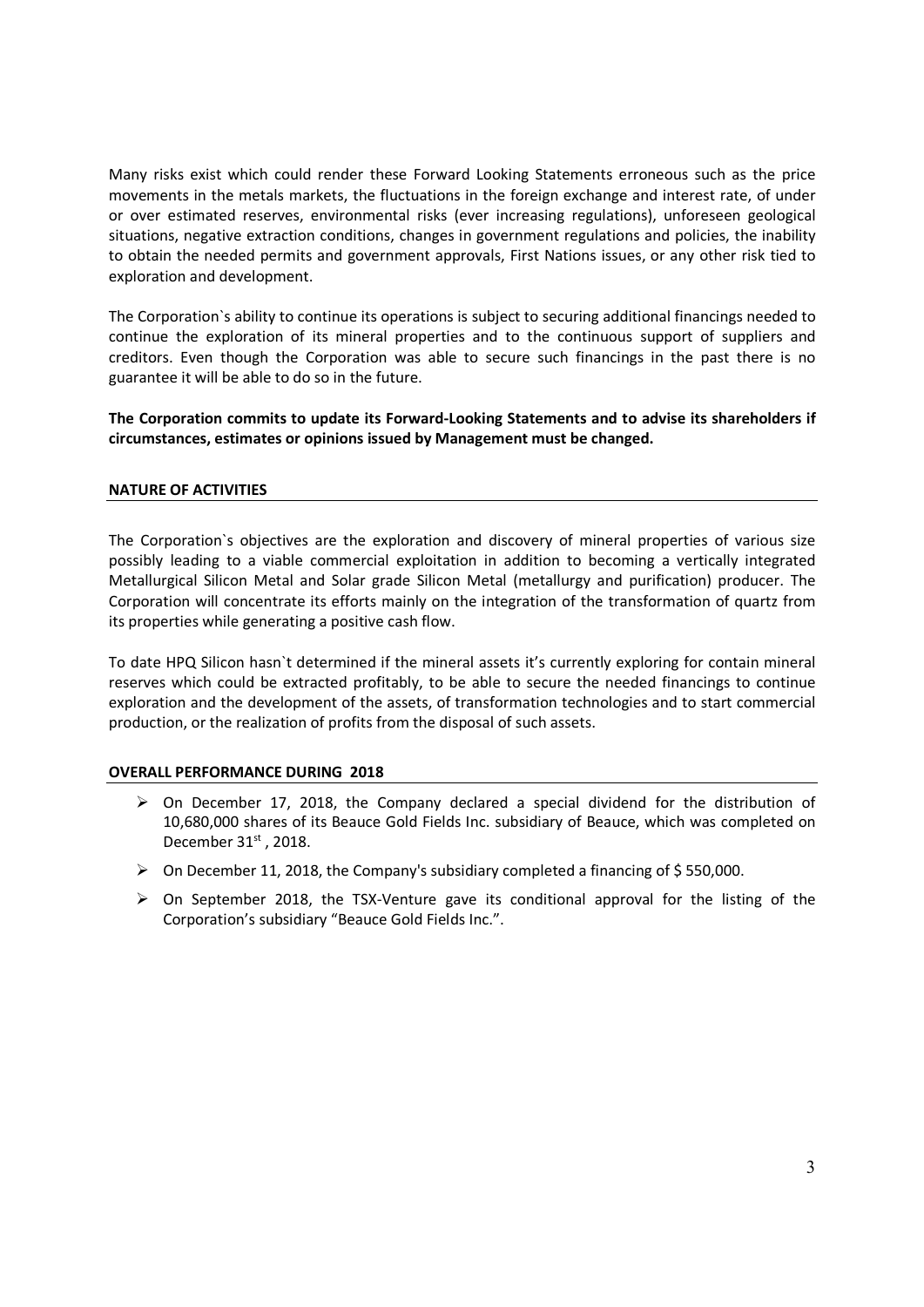## OVERALL PERFORMANCE DURING 2018 (continued)

- $\triangleright$  On August 20, 2018, the Corporation concluded a total financing of \$5,250,000, in the following fashion:
	- A 5 year unsecured convertible debenture in an amount of \$1,800,000;
	- The issuance of 16,250,000 equity units for a total of \$1,950,000. Each unit consisting in one (1) common share at \$0.12 and one warrant giving the holder the right to acquire an additional common share at a price of \$0.17 for three (3) years;
	- A \$1,500,000 line of credit (subject to certain conditions) set-up to meet any cost overruns.
- $\triangleright$  On August 10, 2018, the shareholders approved the plan of arrangement as presented at the Annual General Meeting.
- $\triangleright$  As part of the warrant exercise incentive program 4,152,000 warrants were exercised for a total of \$290,640. The Corporation issued the same number of warrants with an exercise price of \$0.17 good for 18 months from their date of issue. This incentive came to an end in July 2018.
- $\triangleright$  On April 19, 2018, the Corporation presented an update on its PUREVAP tm GEN2 reactor development. A total mass of 101.45 grams was obtained which is 11.5 times larger than the best PUREVAP tm GEN1 results of 8.8 grams (test #23) and 3.6 times higher than the 28.1 grams obtained in PUREVAP™ GEN2 test #007. The production yield reached 34.3% which is 2.5 times higher than the maximum mass attained to date of 13.4%.
- $\triangleright$  During the period of 2018, the Corporation made a \$973,200 payment on its pilot plant equipment.
- $\triangleright$  During the period of 2018, the Corporation paid \$ 82,283 for the patents and \$ 354,100 for its alliance with Apollon Solar.
- $\triangleright$  During the period, the Company settled a debt to a supplier in the amount of \$56,500 through the issuance of 639,287 common shares of which 188,333 shares were to be issued as of December 31, 2018.
- During the period of 2018, the Corporation raised \$ 940,643 through the exercise of 13,437,250 warrants.

# SUMMARY OF CURRENT ASSETS AND EXPLORATION WORK

- $\triangleright$  As at December 31, 2018, the Corporation held cash in an amount of \$ 320,550, \$ 364,000 in marketable securities in a quoted company, \$ 277,981 in Goods and Services tax receivables, \$ 1,950,000 in a deposit on a contract granted and \$ 110,152 in prepaid expenses.
- For the year ended December 31, 2018, HPQ completed exploration work on its properties for a total of \$ 79,714 on the Roncevaux property. HPQ wrote off \$ 159,104 for the Carrière Montpetit property, the Drucourt property, the Malvina property, the Silice-autres property and the Beauce property for abandonment purposes. mining claims.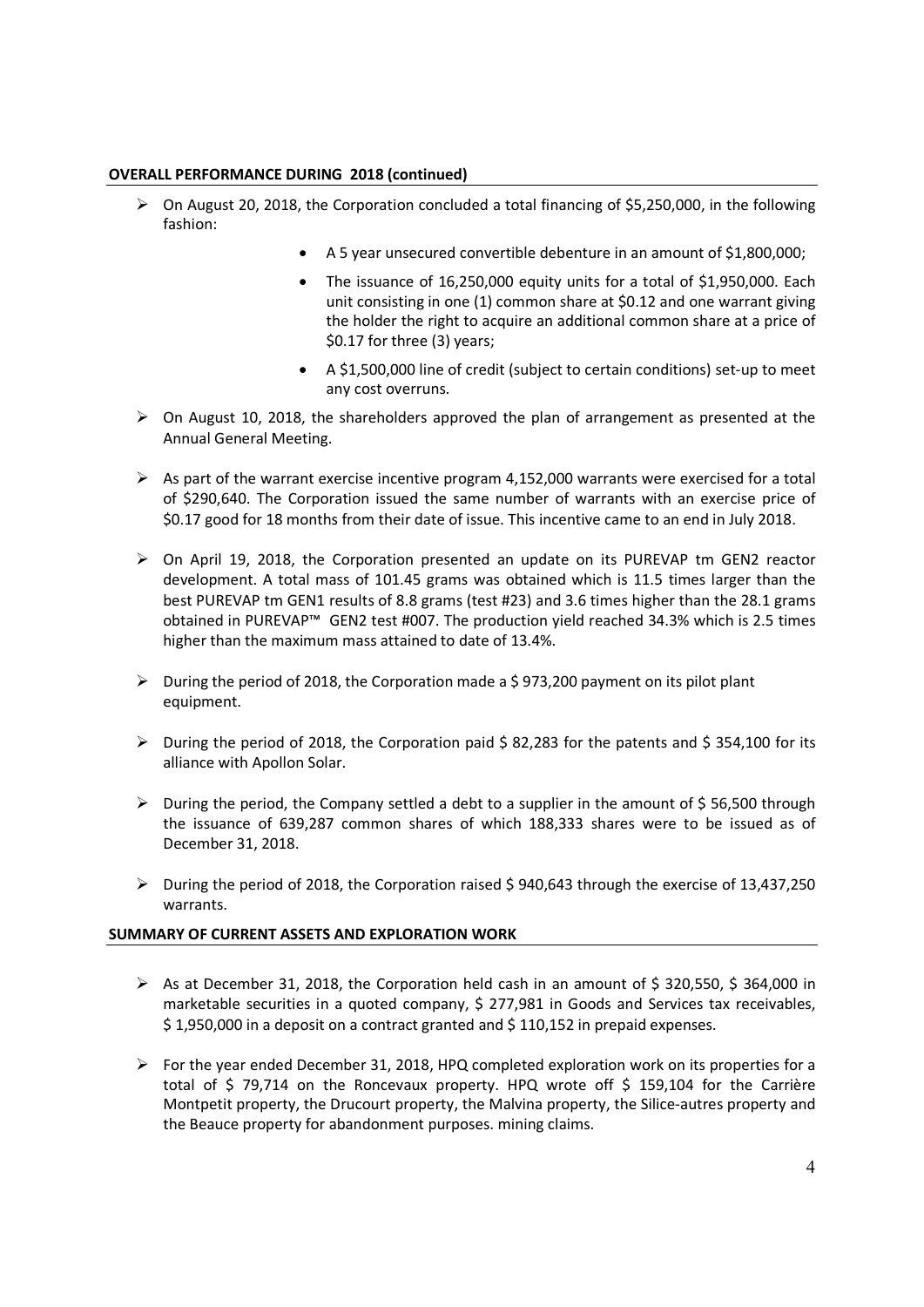#### EXPLORATION ACTIVITIES AND PROJECTS

## QUARTZ/SILICON

### PROJECT: RONCEVAUX

The Roncevaux property is made-up of 36 map designated cells ("CDCs") covering a total of 2,068 ha in 2 blocks. The main block covers some 33 CDCs for a total area 1,895.76 hectares and is host to the Roncevaux quartz vein occurrence. The second block consists of 3 CDCs covering 172.40 hectares some 2.2 km north of the main block. The property is located in the Matapedia region of Gaspé about 75 km south of Causapscal.

The Roncevaux Project lies within the southern domain in the central portion of the Connecticut Valley-Gaspé synclinorium. It is bound to the north by the Shickshock-South fault and to the south by the Restigouche fault. This basin is filled with fine to very coarse grained siliciclastic rocks, various types of limestones, felsic to mafic volcanic and intrusive rocks. The rocks of the Roncevaux vein area belong to the Fortin Group and the few outcrops visited by the INRS-ETE technical team in September 2015 were made-up of sandstones and siltstones with lesser units of shales and mudstones. The rocks are folded faulted and fractured. Bedding (So) appears sub-vertical (85o) with an average strike of N231o.

During for the period of 2018, the Corporation completed exploration and development work for a value of \$ 79,714. This consisted mainly in assays amd metallurgical testing for a value of \$ 75,947 and rental fees of \$3767.

During the last quarter of the year of 2017, the Corporation completed a 2,000 meters diamond drilling program. This program consisted in 32 holes, each to a depth of 50 m, along the known 400 meter Quartz outcrop. Assays and characterization tests will be undertaken on the drill cores.

The Corporation plans to sell to its wholly-owned subsidiary Beauce Gold Fields Inc. the Roncevaux Specific Mining and exploration rights except for Quartz in exchange for 100,000 shares at a deemed price of \$ 0.10 each and a 5% NSR. Up to 4% of this royalty can be bought back by paying \$ 100,000 for each 0.10% NSR up to a maximum of \$4 million.

### PROJECT: MARTINVILLE

The Martinville Property (the "Property") is located in the Eastern Townships 180 km east of Montreal and 30 km south of Sherbrooke. Private forests and small farms mostly cover the region. The property consists of 8 claims of which an area of 2.42 km2 is available for exploration. The initial 2 Claims cover the area where the exploration work has been carried out and they host quartz veins that were historically worked on.

The quartz is made up of Schist encased hydrothermal quartz veins. A 1995 geophysical survey shows an exploration potential of more than 1,000,000 tonnes SiO2 using a surface length quartz vein of 200 m, averaging 2 to 23 meters in width while assuming a depth of up to 30 m (GM53696 : Pierre Vincent, "géosciences de l'établissement". 1995.). While pertinent this data is non-NI 43-101 compliant. To validate these estimates the Corporation plans on undertaking an exploration program that will be Ni-43-101 compliant.

During 2018, the Corporation did not perform any exploration work on the property.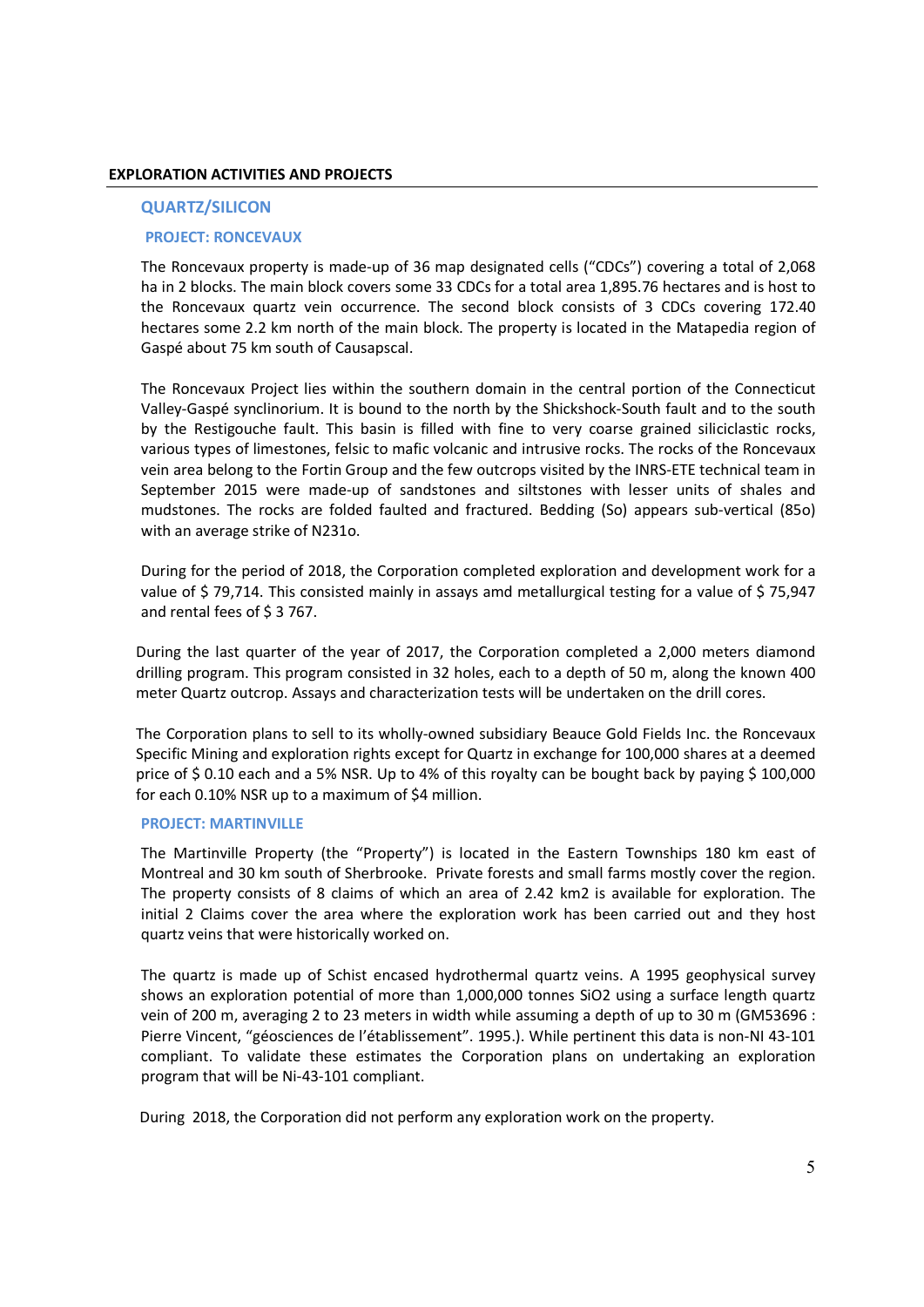## PROJECT: MONTPETIT QUARRY

The Company wrote-off in \$ 5,799 in property costs since it abandoned some silicon claims.

## PROJECT: DRUCOURT

The Company wrote-off in \$ 129,017 in property costs since it abandoned some silicon claims.

## PROJECT: MALVINA

The Company wrote-off in \$ 5 346 in property costs since it abandoned some silicon claims.

## PROJECT: SILICON - OTHERS

The Company wrote-off in \$15 837 in property costs since it abandoned some silicon claims.

## HIGH PURITY QUARTZ/SILICON

When HPQ acquired is first quartz concessions, to produce Solar Grade Silicon Metal (SoG Si), the critical material needed for the photovoltaic conversion of the sun energy into electricity, you needed to transform the Quartz (Silicon Dioxide or  $SiO<sub>2</sub>$ ) into Metallurgical Grade Silicon Metal (MG Si) using large smelters and then the MG Si needed to be further purified, using a chemical distillations process (Siemens process) to produce SoG Si.

Since 2015, HPQ has been developing with PyroGenesis Canada Inc a unique technology, The "PUREVAP ™ Quartz Reduction Reactor a proprietary process that uses a plasma arc within a vacuum furnace with the goal of becoming a vertically integrated producer of High Purity Silicon Metal (4N+) and a metallurgical producer of Solar Grade Silicon Metal ("SoG-Si") used in the manufacturing of multi and monocrystalline solar cells of the P and N types, required for production of high performance photovoltaic solar systems.

HPQ, in collaboration with industry leaders, PyroGenesis (TSX-V: PYR) and Apollon Solar, experts in their fields of interest, is developing the innovative PUREVAPTM "Quartz Reduction Reactors (QRR)", a new Carbothermic process (patent pending), which will permit the transformation and purifiction of quartz (SiO2) into high purity silicon metal (4N+ Si) in one step therefore reducing significantly the CAPEX and OPEX costs associated with a metallurgical transformation of quartz ( $SiO<sub>2</sub>$ ) into SoG Si.

The PUREVAP™ QRR Intellectual Property belongs to HPQ. The Corporation is continuing its technical development with PyroGenesis, which is completing the conception and manufacturing of the Pilot Plant Equipment.

Below you will find a summary of the latest progess achieved during fiscal 2018 and subsequent period on our ongoing development of our PUREVAP™ project:

- On February 26, 2019, HPQ annouced that GEN2 PUREVAP™ Commercial Scalability Proof of Concept tests demonstrated that semi-continuous operation improves the PUREVAP™ QRR Production Yield. Scaling up from GEN1 to GEN2 in semi-continuous mode, production yield increased from ~ 1% to 34% (February 15 and April 19, 2018 releases).
- $\triangleright$  While 2018 test were mostly focussed on testing components and processes for the final design of GEN3 PUREVAP™, the GEN2 testing also demonstrated that production yield is crucial to the final purity of the Silicon Metal (Si) produced by the PUREVAP™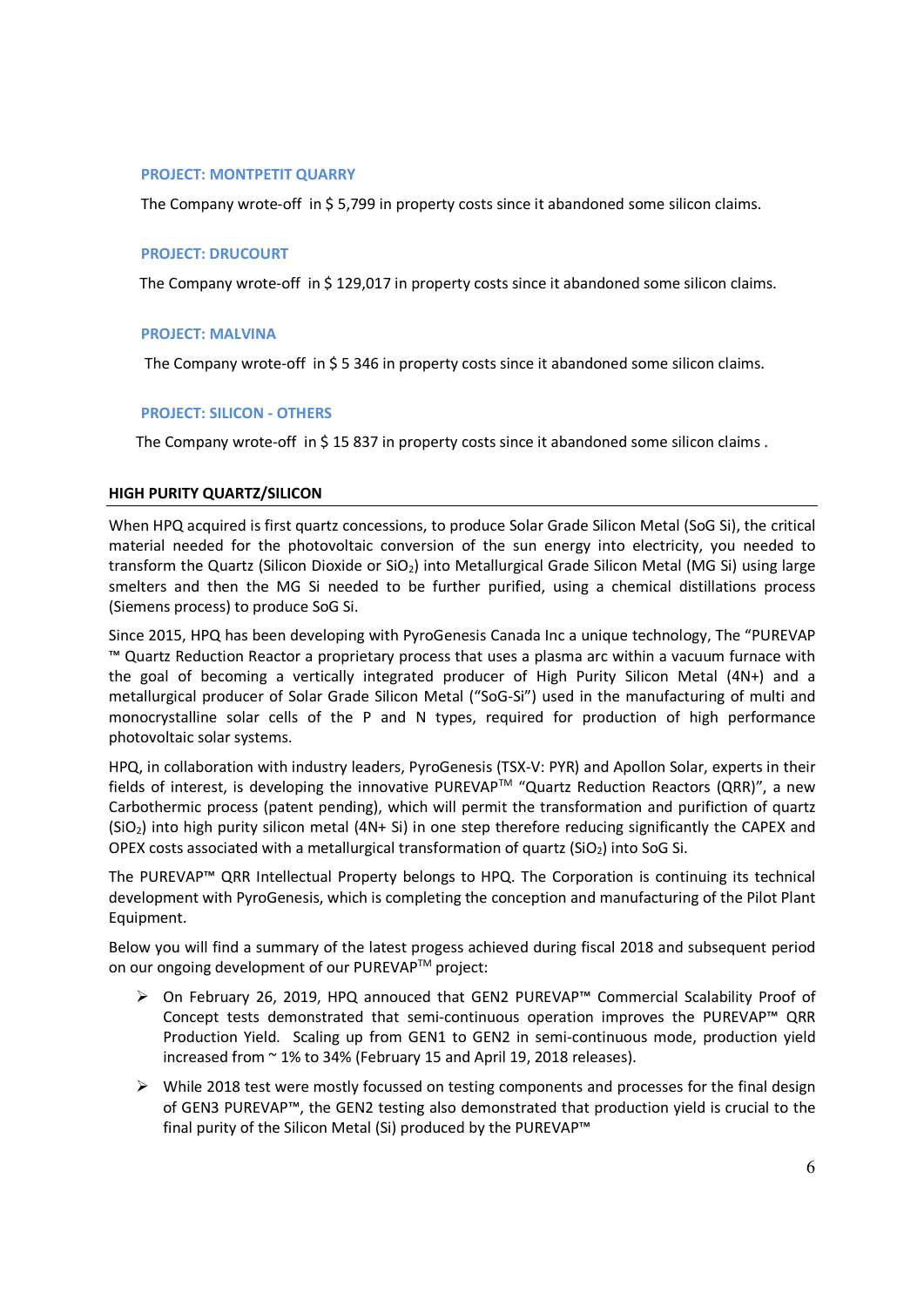- Of significant interest is the fact that one GEN2 PUREVAP™ test provided 17.9% production yield and 99.83% total impurity removal efficiency compared to a GEN1 test under similar operating conditions, that provided 3% production yield and 97.14 % total impurity removal efficiency. PyroGenesis was able to validate that production yield does play an important role in the impurity removal efficiency of the process and final purity of Si.
- $\triangleright$  Using data from both GEN1 and GEN2 tests, PyroGenesis repeated the 2017 extrapolation exercise and concluded that, even using low purity feedstock (98.84% SiO2), the carbothermic part of the PUREVAP™QRR process should allow HPQ to reach the 4N+ Si (99.99+% Si) purity threshold, assuming a production yield of +90% (or commercial scale production yield of traditional Metallurgical Grade Si (MG-Si) smelters (98.5% - 99.5% Si)).
- $\triangleright$  These results exceed 2017 Gen1 base extrapolations that indicated then that the carbothermic part of the PUREVAP™ QRR process could only reach the 3N+ Si (99.9+% Si) threshold using low purity feedstock (98.84% SiO2), and furthermore this required a 100% production yield (November 1, 2017 release).
- $\triangleright$  On September 13, 2018, HPQ annouced that PyroGenesis Canada Inc has taken delivery of the Gen3 PUREVAPTM "Quartz Reduction Reactor" ("QRR") furnace, a key component of the pilot equipment. Delivery of the furnace marked the start of the assembly phase of the Pilot Plant in an HPQ - dedicated area at the production facility of PyroGenesis in Montréal. The Pilot Plant should be operational mid – 2019, only 3 years after the original concept was validated.
- $\triangleright$  On August 13, 2018, HPQ annouced that The PUREVAP<sup>TM</sup> QRR had a capability of reducing by 96% the carbon footprint associated with the greenhouse gas (GHG) emanating from the production of solar grade silicon metal (SoG Si).
- $\triangleright$  On July 19, 2018, HPQ partner PyroGenesis Canada Inc. announced that it had completed a scheduled audit of the GEN2 Purevap™ equipment for wear and tear following the first 14 tests of the joint venture's commercial scalability proof-of-concept testing program. The audit helped identify critical operational parameters for the GEN3 Purevap™ pilot equipment and allowed the evaluation of additional design modifications that could be implemented for further tests using the GEN2 Purevap™.
- The GEN2 Purevap™ equipment having been refurbished, reassembled and incorporating the latest design modifications, is now ready to start a new series of at least eight additional tests focused on:
	- Increasing the yield and the production yield of the GEN2 Purevap™ above test No. 14 results;
	- Testing the purity of the silicon produced using inductively coupled plasma-optical emission spectrometry from both the company's low-purity feed stock (98.84 per cent silicon dioxide (SiO2)) and specifically sourced ultrahigh-purity feed stock (greater than 99.9 per cent SiO2); and
	- Finding the optimum operation conditions for the GEN2 Purevap™ and gaining information about future GEN3 Purevap™ operation.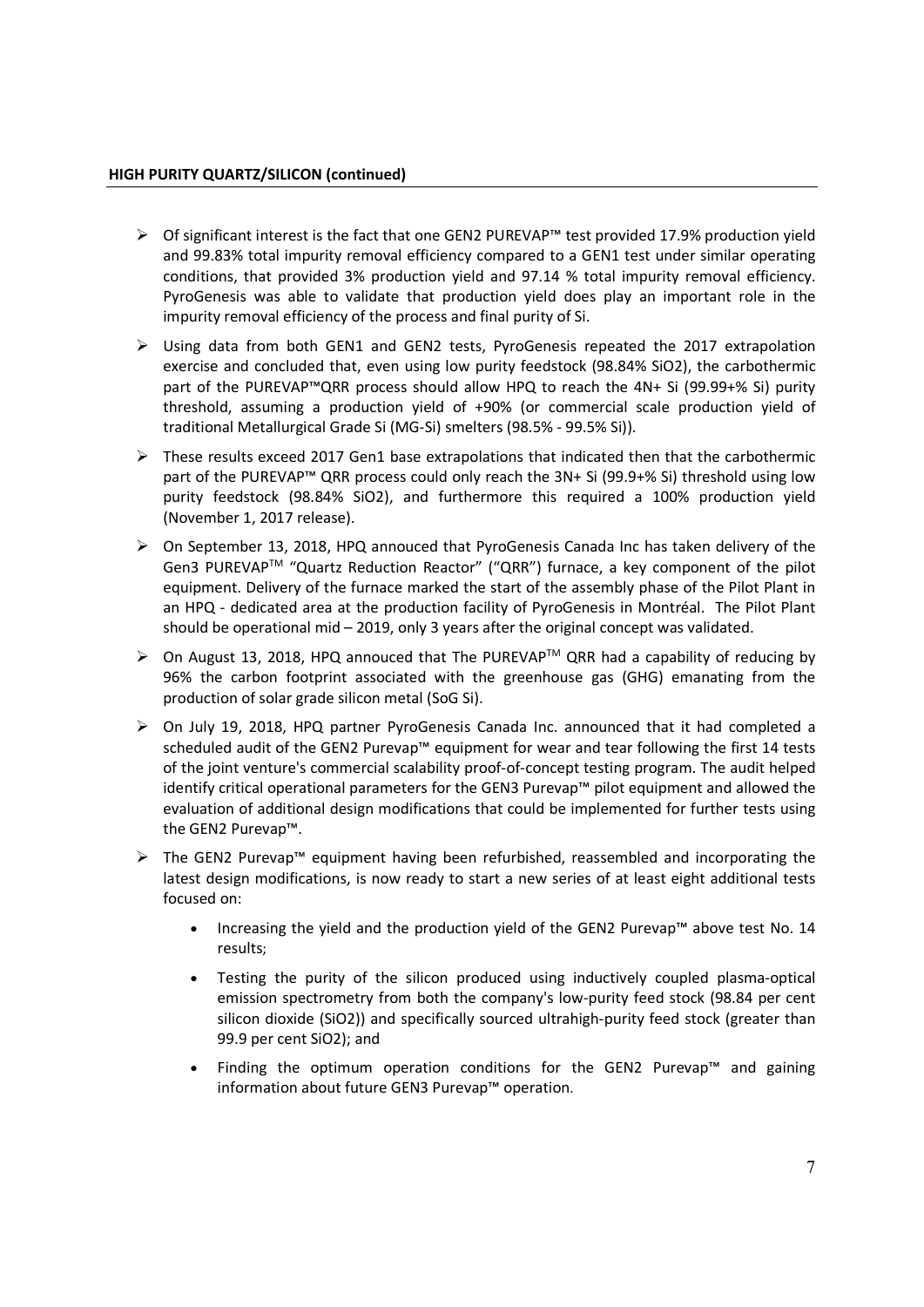- $\triangleright$  On April 19, 2018, the Corporation issued an update on the scale-up development work being done on the GEN2 PUREVAP ™ reactor. The total mass of silicon produced yielded 101.45 grams which is 11.5 times greater than the GEN1 best results which were 8.8 grams (test # 323) and 3.6 times greater than 28.1 grams of GEN2 test # 007. At the same time production yield reached 34.3 % which is 2.5 times greater than the previous record: GEN2 test #007 which yielded 13.4%.
- In February 2018, the Corporation announced that Test #007 of PUREVAP™ QRR GEN2 produced 28.1 grams of silicon metal, which is 20 times the quantity obtained from Test #63 GEN1 of 1.4 gram, and 1.4 times higher than the 19.9 grams produced during test #003 PUREVAP™ QRR GEN2.
- In addition, Test #007 PUREVAP™ QRR GEN2 reached a conversion efficiency of Quartz into Silicon metal (production yield) of 13.4%, which is the highest efficiency to date, ten times higher than the reference Test #63 PUREVAP™ QRR GEN1 with a production yield of 1.3% and 1.8 times higher than test #003GEN2 with a production yield of 7.4%.
- During 2016, HPQ concluded an agreement with PyroGenesis in an amount of \$8,260,000 for the procurement of Silicon Metal pilot plant equipment.
- $\triangleright$  As per the scheduling established for the design, manufacturing, assembly, cold start-up and the start of operations, no remittance has been made by the Company . The follow-up stages will consist of the hot start-up of the equipment for \$520,000, and the 10 months start-up and breaking-in phase for a value of \$2,310,000. The total investment was \$5,240,000 as of December 31, 2018 of which \$1,000,000 for the acquisition of the intellectual property. During August 2018, the Corporation made a \$1,950,000 deposit to be used as payment for the star-up of the equipment.

# ASSETS HELD FOR DISTRIBUTION TO THE SHAREHOLDERSS

## BEAUCE PLACER

During 2016, the Corporation's created a HPQ-wholly-owned subsidiary which will operate under the name "Beauce Gold Fields Inc.", which has initiated a listing application on the TSX-Venture Exchange.

At the Annual General Meeting, the Shareholders adopted the resolution allowing the sale of the Corporation's gold assets to BGFI. These acquisitions should be paid for through the issuance of common shares of BGFI at a price of  $$0.10$  each. The company distributed to its shareholders 10,680,000 shares out of the 13,350,000 received from BGF. As all points of the Arrangement Plan have been completed, COB was listed on the TSX Venture Exchange on February 4, 2019.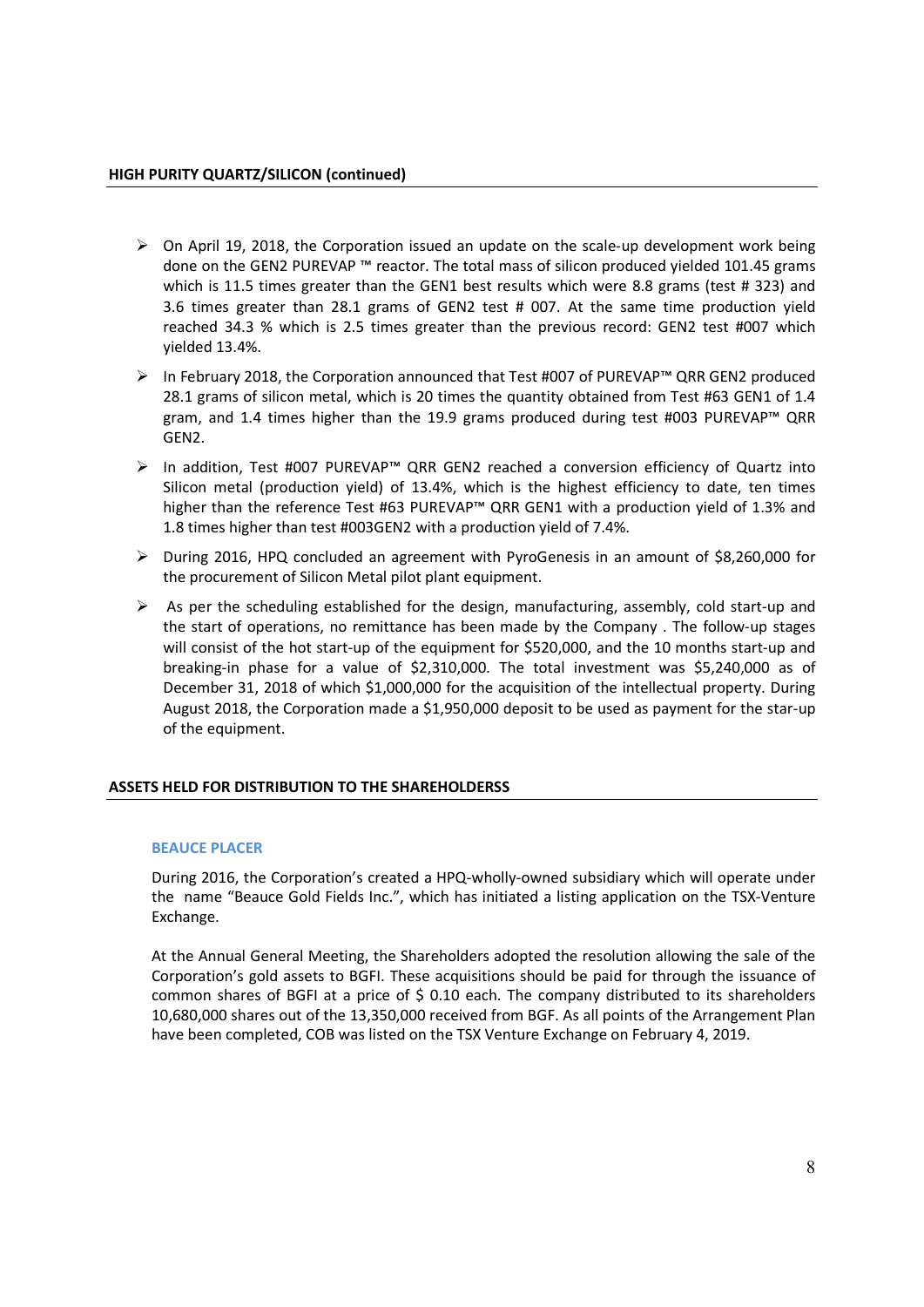#### EXPLORATION AND EVALUATION EXPENSES

The deferred exploration expenses (before exploration credits and mining rights) for the quarter ending on December 30, 2018 totalled \$ 67,739 compared to \$ 527,529 for the same period last year.

The deferred exploration expenses (before exploration credits and mining rights) for the year ending on December 31, 2018 totalled \$79,714 compared to \$787,532 for last year, for a decrease of \$707,818.

The Corporation's objectives for the fiscal year of 2018 and 2019 are to continue the exploration program seeking to finalize the calculation of the mineral resources for the Roncevaux property. Also, the Corporation continues to perform metallurgical tests on the Roncevaux quartz as well as on the quartz from its other properties. The results of this work will allow the elaboration of various scenarios such as more in-depth exploration, or the sale or abandonment of the claims.

Here is a detailed exploration and evaluation comparative analysis of costs and expenses for the period ending on December 31, 2018 and 2017.

|                                              | For the quarter ending on<br>December 31 |           | Period ending December 31 |           |
|----------------------------------------------|------------------------------------------|-----------|---------------------------|-----------|
|                                              | 2018                                     | 2017      | 2018                      | 2017      |
|                                              | \$                                       | \$        | \$                        | \$        |
| Beginning balance                            | 1,273,699                                | 749,555   | 1,261,724                 | 541,622   |
| Add:                                         |                                          |           |                           |           |
| Geology                                      |                                          | 86,755    |                           | 110,136   |
| Equipement leasing and maintenance           | 1,969                                    | 14,390    | 3,767                     | 14,390    |
| Analysis                                     | 65,770                                   | 167,800   | 75,947                    | 399,271   |
| Transport                                    |                                          | 8,109     |                           | 8,109     |
| Accommodation                                |                                          | 10,224    |                           | 10,224    |
| Drilling                                     |                                          | 172,726   |                           | 172,726   |
| Manpower                                     |                                          | 57,334    |                           | 57,334    |
| Supervision and reports                      |                                          | 9,303     |                           | 10,584    |
| Divers                                       |                                          | 888       |                           | 4,758     |
|                                              | 67,739                                   | 527,529   | 79,714                    | 787,532   |
| Balance before credits                       | 1,341,438                                | 1,277,084 | 1,341,438                 | 1,329,154 |
| <b>Exploration credits and Mining Rights</b> |                                          |           |                           |           |
|                                              | 1,341,438                                | 1,277,084 | 1,341,438                 | 1,329,154 |
| Less: Write-offs                             | 150,862                                  | 15,360    | 150,862                   | 67,430    |
| Ending balance                               | 1,190,576                                | 1,261,724 | 1,190,576                 | 1,261,724 |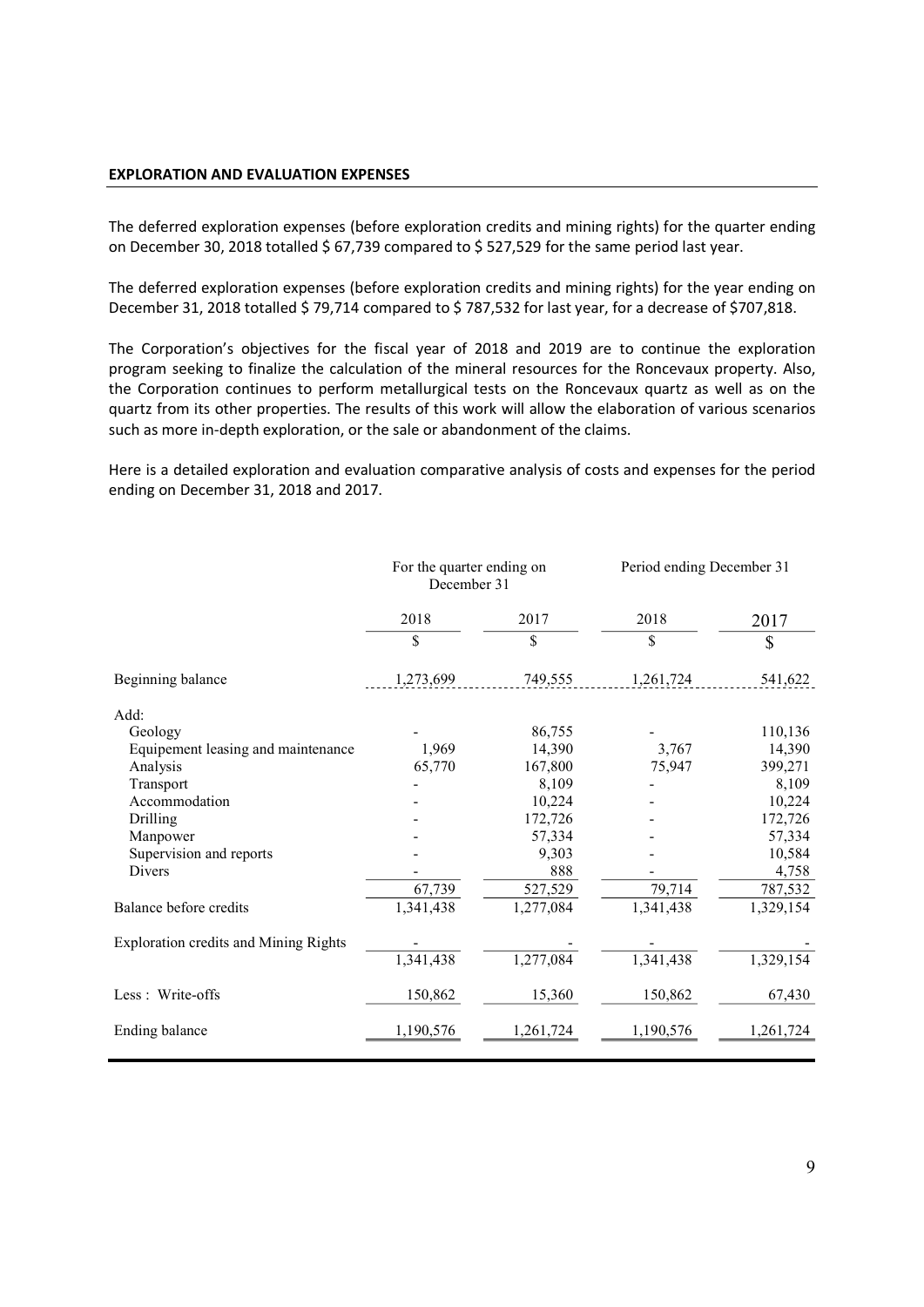## SELECTED FINANCIAL INFORMATION FOR THE QUARTER

The following table presents Selected Financial Information for the last eight quarters.

|                                       | Fiscal 2018 |            |           | Fiscal 2017 |           |           |           |           |
|---------------------------------------|-------------|------------|-----------|-------------|-----------|-----------|-----------|-----------|
| finishing<br>Quarter<br>on:           | 12/31       | 09/30      | 06/30     | 03/31       | 12/31     | 09/30     | 06/30     | 03/31     |
|                                       | \$          | \$         | \$        | \$          | \$        | \$        | \$        | \$        |
| Operating                             | 474,795     | 350,920    | 396,682   | 294,794     | 1,567,648 | 386,134   | 659,235   | 292,437   |
| Net Loss                              | 393,298     | 470,294    | 592,373   | 189,458     | 1,438,370 | 679,765   | 377,392   | 120,716   |
| Loss per share<br>(basic and diluted) | (0,01)      | (0,00)     | (0,00)    | (0,00)      | (0,02)    | (0,00)    | (0,00)    | (0,00)    |
| <b>Current Assets</b>                 | 3,022,683   | 5,381,473  | 2,655,484 | 2,805,441   | 2,843,366 | 3,299,943 | 4,047,091 | 4,131,361 |
| <b>Total Assets</b>                   | 11,391,633  | 13,217,610 | 9,664,041 | 9,693,622   | 9,602,391 | 9,538,683 | 9,786,113 | 9,583,357 |
| <b>Current Liabilities</b>            | 824,286     | 995,091    | 758,490   | 512,003     | 480,468   | 1,215,267 | 888,072   | 447,376   |
| Non-Current<br>Liabilities            | 3,326,348   | 3,004,678  | 2,395,256 | 2,342,814   | 2,289,959 | 2,221,656 | 2,171,034 | 2,120,441 |
| Shareholders'<br>Equity               | 7,240,999   | 9,217,841  | 6,510,295 | 6,838,805   | 6,831,964 | 3,436,923 | 3,059,106 | 2,567,817 |

## DISCUSSION ON THE FINANCIAL INFORMATION OF THE SELECTED QUARTER

# **• TOTAL PERFORMANCE**

For the fourth quarter of 2018, the Company saw a decrease in its Net Loss of \$ 1,045,072 (73%) (\$ 393,298 vs \$ 1,438,370), while operational costs decreased by \$ 1,092,853 (70%) (\$ 474,795 vs \$ 1,567,648) while during the last seven quarters the respective averages were \$552,625 and \$ 563,979.

# • NET LOSS ANALYSIS

The decrease in Net loss of \$ 1,045,072 (73 %) (\$ 393,298 vs \$ 1,438,370), in comparison to the same period in 2017 corresponds mainly to the decrease in the costs of operations of \$ 1,092,853.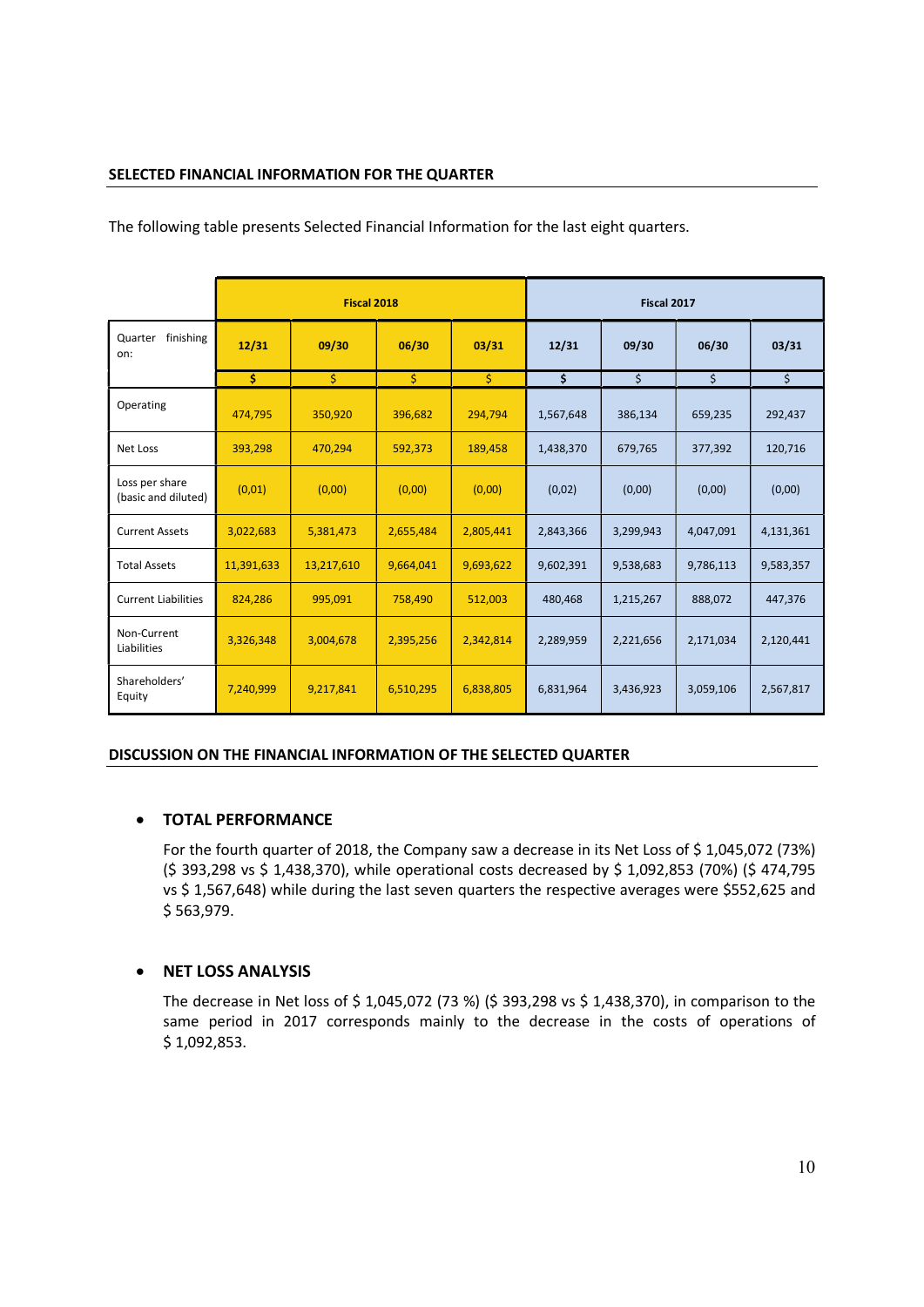# NET LOSS ANALYSIS (continued)

There was a decrease in costs of operations of \$ 1,092,853 (70%) (\$ 474,795 vs. \$ 1,567,648). The main reasons are to be considered. The decrease in salaries and expenses for employee benefits of \$456,178 (\$17,460 versus \$473,638) is attributable to the change of the present value on the due to the directors' and officers' expenses of \$ 130,822, the non-grant of stock options during the year (\$ 228,144 in 2017) and also a performance bonus to the officer in 2017 for  $\frac{2}{5}$  65,000. The decrease in Other Operational Charges of  $\frac{2}{5}$  301,090 ( $\frac{2}{5}$  162,925 versus \$ 464,015) is mainly related to the completion of the various commercialisation and marketing work done during the 2017 period and a decrease in the write-offs of assets exploration and evaluation assets of \$431,336 (\$173,616 versus \$604,952).

During the quarter, the Corporation accounted for restructuring costs of \$ 120,540 compared to \$ 24,788 for the same period in 2017. These costs are related to the preparation of the Plan of Arrangement under which its gold assets sold to its subsidiary which has been finalized during the month of December 2018.

Other revenues and expenses increased by \$ 8,789 (\$ 12,242 vs \$ 3,453). This increase is due to the reduction to the change in the fair value of the derivative financial liability of \$ 75,978 and the decrease in other income and expenses of \$67,212 compared to the same quarter in 2017.

# SELECTED FINANCIAL INFORMATION FOR THE 2018 PERIOD

The following table presents Selected Financial Information for fiscal 2018, 2017, 2016 and 2015.

|                                       | <b>FISCAL 2018</b> | <b>FISCAL 2017</b> | <b>FISCAL 2016</b> | <b>FISCAL 2015</b> |
|---------------------------------------|--------------------|--------------------|--------------------|--------------------|
|                                       | 12/31/18           | 12/31/17           | 12/31/16           | 12/31/15           |
|                                       |                    | Ś                  |                    |                    |
| Operating expenses                    | 1,517,191          | 2,905,454          | 2,502,220          | 1,267,798          |
| Net loss                              | 1,645,423          | 2,616,243          | 2,589,682          | 1,303,010          |
| Results per share (basic and diluted) | (0.01)             | (0.02)             | (0.02)             | (0.01)             |
| <b>Current Assets</b>                 | 3,022,683          | 2,843,366          | 3,497,544          | 875,646            |
| <b>Total Assets</b>                   | 11,391,633         | 9,602,391          | 7,840,995          | 3,140,236          |
| <b>Current Liabilities</b>            | 824,286            | 480,468            | 735,418            | 439,541            |
| Non-current Liabilities               | 3,326,348          | 2,289,959          | 2,069,876          | 930,286            |
| Shareholders' Equity                  | 7.240.999          | 6,831,964          | 5,035,701          | 1,770,409          |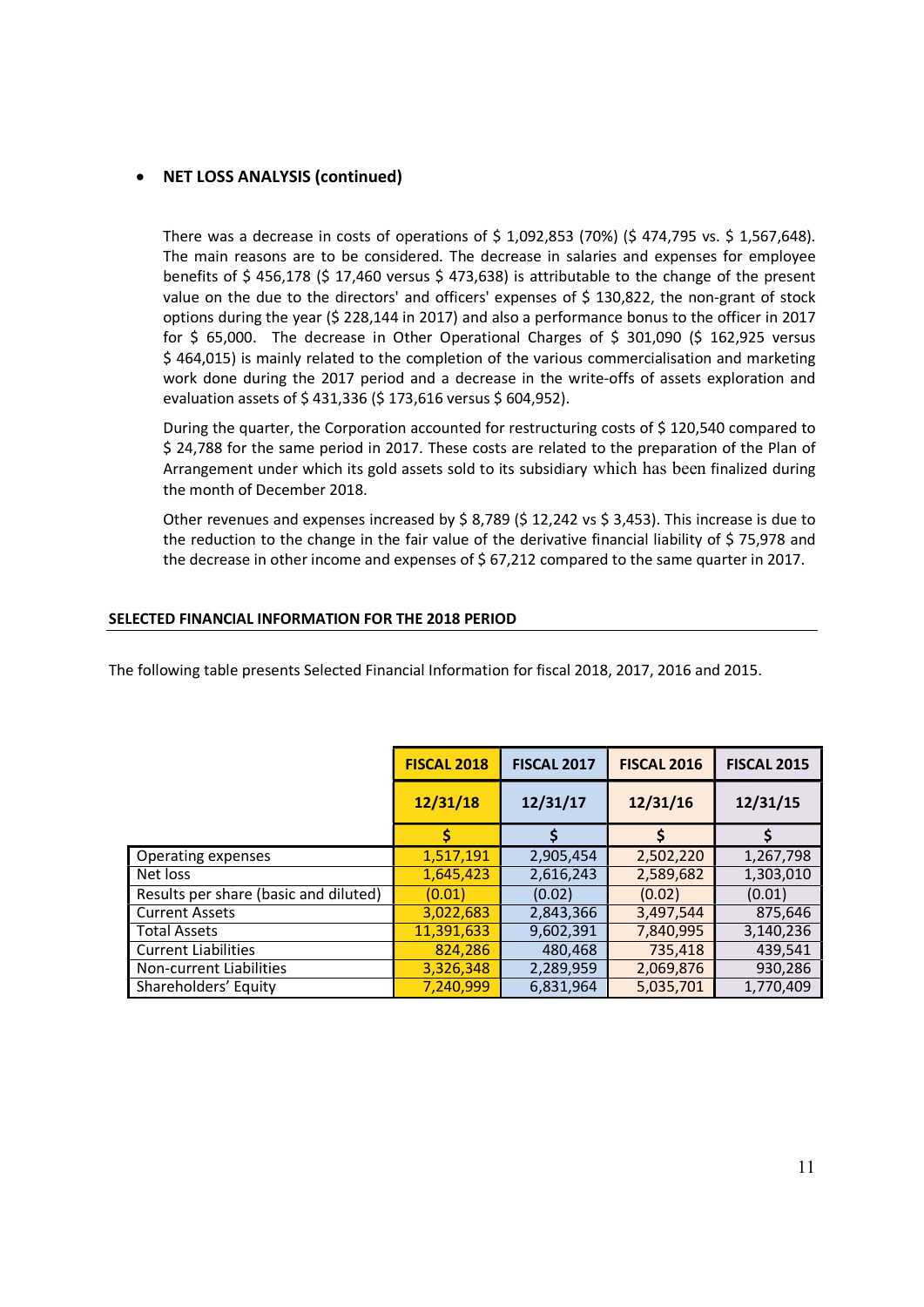# OVERALL PERFORMANCE

In 2018, in comparison to 2017, the Corporation has seen an decrease in its Net Loss of  $$ 970,820 (37%) ($ 1,645,423 vs $ 2,616.243), while costs of operations went down by$ \$ 1,388,263 (48%) (\$ 1,517,191 vs \$ 2,905,454) while during the last three previous periods these costs averaged respectively \$ 2,169,645 and \$ 2,224,824.

# DISCUSSION ON NET RESULTS

The decrease in Net Loss of \$ 970,820 (37%) (\$ 1,645,423 vs \$ 2,616,243), compared to 2017 results mainly from the reduction the costs of operations of \$ 1,388,263 and an increase of \$ 363,403 in other revenues and expenses.

The operational costs decreased by \$ 1,388,263 (48%) (\$ 1,517,191 vs \$ 2,905,454). The decrease in salaries and expenses for employee benefits of \$ 444,511 (54%) (\$ 380,195 versus \$ 824,706) is attributable to the change of the present value of on due to the directors' and officers' expenses of \$ 130,822, the non-grant of stock options during the year (\$ 228,144 in 2017) and also a performance bonus to the officer in 2017 for \$ 65,000. The other operational costs decreased by \$ 403,767 (\$ 702,037 vs \$ 1,105,804) is mainly related to the completion of the various commercialisation and marketing work done during the 2017 period. The decrease is mainly due to the write-off in the value of exploration and evaluation assets of \$ 694,787 (\$ 173,616 vs \$ 863,403). During the period, the Corporation accounted for restructuring costs of \$ 260,324 compared to \$ 105,522 for the same period in 2017. These costs are related to the preparation for the Plan of Arrangement under which its gold assets are to be sold to its subsidiary has been finalized during the month of December 2018.

Other Revenues and Expenses decreased by \$ 363,403 (-\$ 197,587 vs -\$ 165,816). The decrease is due to the reduction in fair value of marketable securities in a quoted company in the amount of \$ 353,088 compared to the same quarter in 2017.

# LIQUIDITIES AND CAPITAL RESOURCES

The Corporation ended the December 31, 2018, period with a working capital of \$ 2,198,397 (\$ 2,362,898 as at December 31, 2017). The current assets totalled \$ 3,022,683: cash on hand \$ 320,550 (\$ 314,103 as at Dec. 31, 2017), marketable securities in a quoted company \$ 364,000 (\$ 414,855 as at Dec. 31, 2017), HST tax receivables \$ 277,981 (\$ 105,940 as at Dec. 31, 2017), a deposit on a contract of \$ 1,950,000 (\$0 at December 31, 2017), prepaid expenses of \$ 110,152  $(5.6,225$  as at Dec. 31, 2017), no Assets held for distribution to the owners  $(5.1,505,000$  as at Dec. 31, 2017), an no instalment on due to a company (\$ 123,251 as at 31 December, 2017), as well as no instalments on due to Directors, Officers and company controlled by a Director or Officer (\$ 373,992 as of December 31, 2017).

The marketable securities in a quoted company for a value of  $$364,000$  represent an investment in PyroGenesis with an adjusted cost basis of \$ 344,500. The HST receivable for \$ 277,981 comes from the payment of bills related mainly to suppliers during the last two quarters. The deposit on a contract of \$ 1,950,000 represents part of the start-up cost for the pilot plant equipment. The prepaid expenses of \$ 110,152 represents miscellaneous fees and a payment for Testing of the System.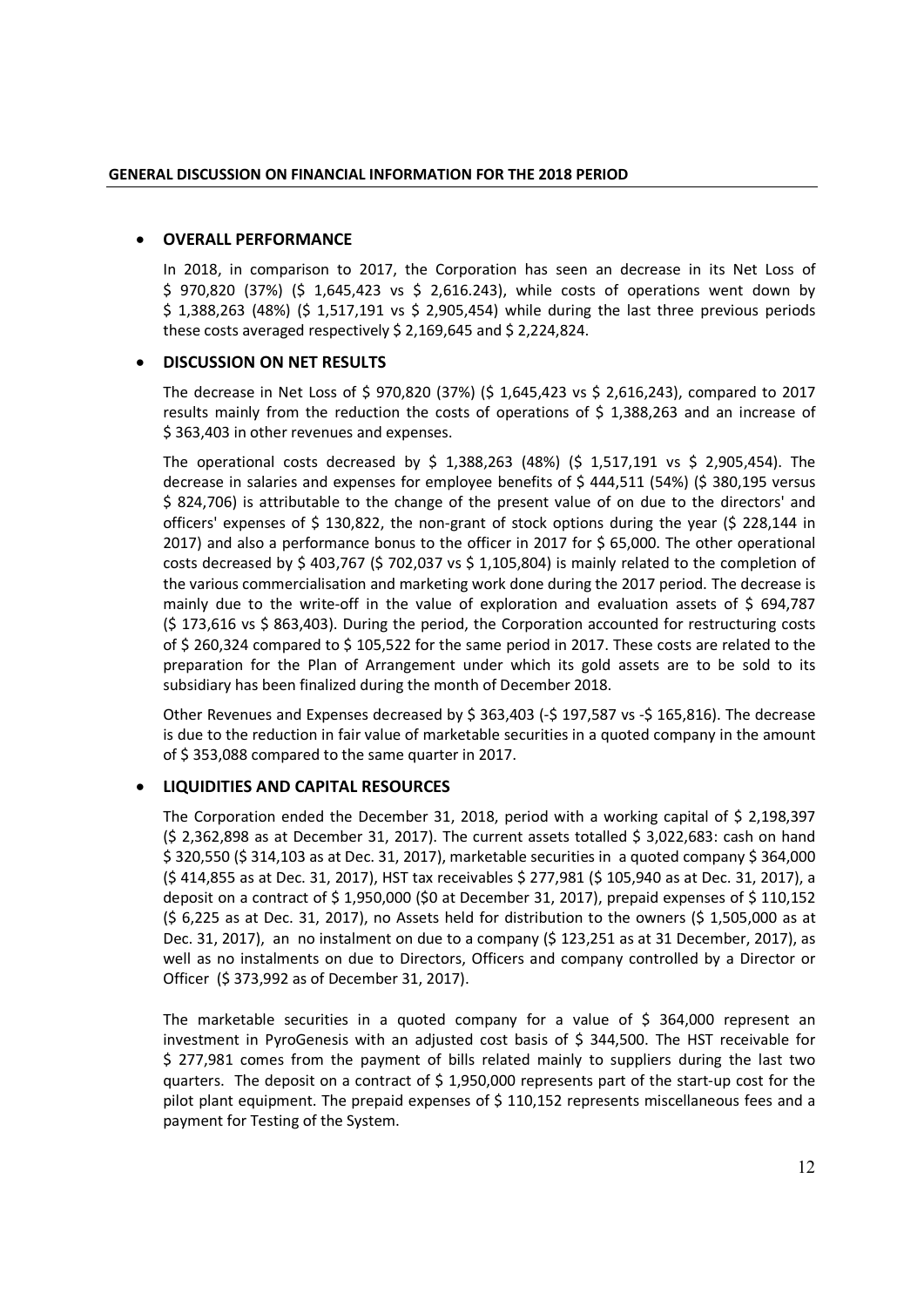# LIQUIDITIES AND CAPITAL RESOURCES (continued)

During the period, the Corporation acquired \$ 973,200 in tangible assets representing its pilot plant equipment as well as intangible assets for a value of \$436,383.

Current liabilities totalling \$ 824,286 (\$ 480,468 as at Dec. 31, 2017) were made up of amounts owed to trade and others payables of \$ 501,335 (\$ 170,755 as at Dec.31, 2017), no Note payable (\$ 180,000 as at Dec. 31, 2017) and royalties payable of \$ 322,951 (\$ 129,713 at December 31, 2017). The non-current liabilities of \$ 3,326,348 (\$ 2,289,959 as at Dec. 31, 2017) represent due to Directors, Officers and a company controlled by a Director \$ 992,319 (Nominal value \$ 1,088,141) (\$ 1,370,138 as at Dec. 31, 2017), the convertible debenture and derivative financial liabilities and including accrued interests for a value of \$ 1,382,796 (nominal value \$ 1,835,787) (none at December 31, 2017) as well as royalties payable of  $\frac{2}{3}$  949,233 ( $\frac{2}{3}$  919,821 as at Dec. 31, 2017).

# WORKING CAPITAL

As at December 31, 2018, the Corporation had a working capital of \$ 320,550 (\$ 329,517 for 2017).

The Cash Flow used for operational activities was \$ 3,288,660. The use of cash flow for operations is made up of the Net Loss of \$1,645,423. The other non-cash elements that have no influence on cash flow are composed of Depreciation for \$ 9,944, Financial costs of \$ 35,787, salaries and benefits of \$159,731, Write-off of exploration and evaluation assets of \$159,104 as well as the variation in the value of the shares of a publicly traded company of \$57,931. The use of cash flow for operational working capital represents an amount of \$ 1,929,984 which comes from: increase in HST receivables of \$ 172,041, increase in Prepaid expenses of \$ 103,927, The increase of deposit on a contract of  $\frac{2}{3}$  1,950,000 as well as the increase in trade and other payables of \$ 295,984.

The use of cash flow for investing activities of  $$ 1,231,158$  is made up of increase in Exploration and Evaluation assets of \$71,201, an increase to assets held for sale of \$14,512, an increase in the value of Tangible Assets of \$ 973,200, an increase in Intangible Assets of \$ 329,630, a Repayment of installments due to a company of  $\frac{1}{2}$  127,000, from the proceeds from the Disposition of negotiable investments of \$ 283,786 and \$ 175,000 on increase in Marketable securities.

The cash flow from financing activities of \$4,526,765 includes a private placement through the issuance of common share units for a value of \$1,950,000 as well as the exercise of warrants for  $$ 940,643$  (which includes the warrant incentive program for a value of  $$ 290,640$ ). The Corporation issued a convertible debenture in an amount of \$ 1,800,000. There were share unit issuance costs of \$ 17,063 as well as convertible debenture issuance costs of \$ 147,315. The Corporation increased its cash flow of \$ 6,447 during the period.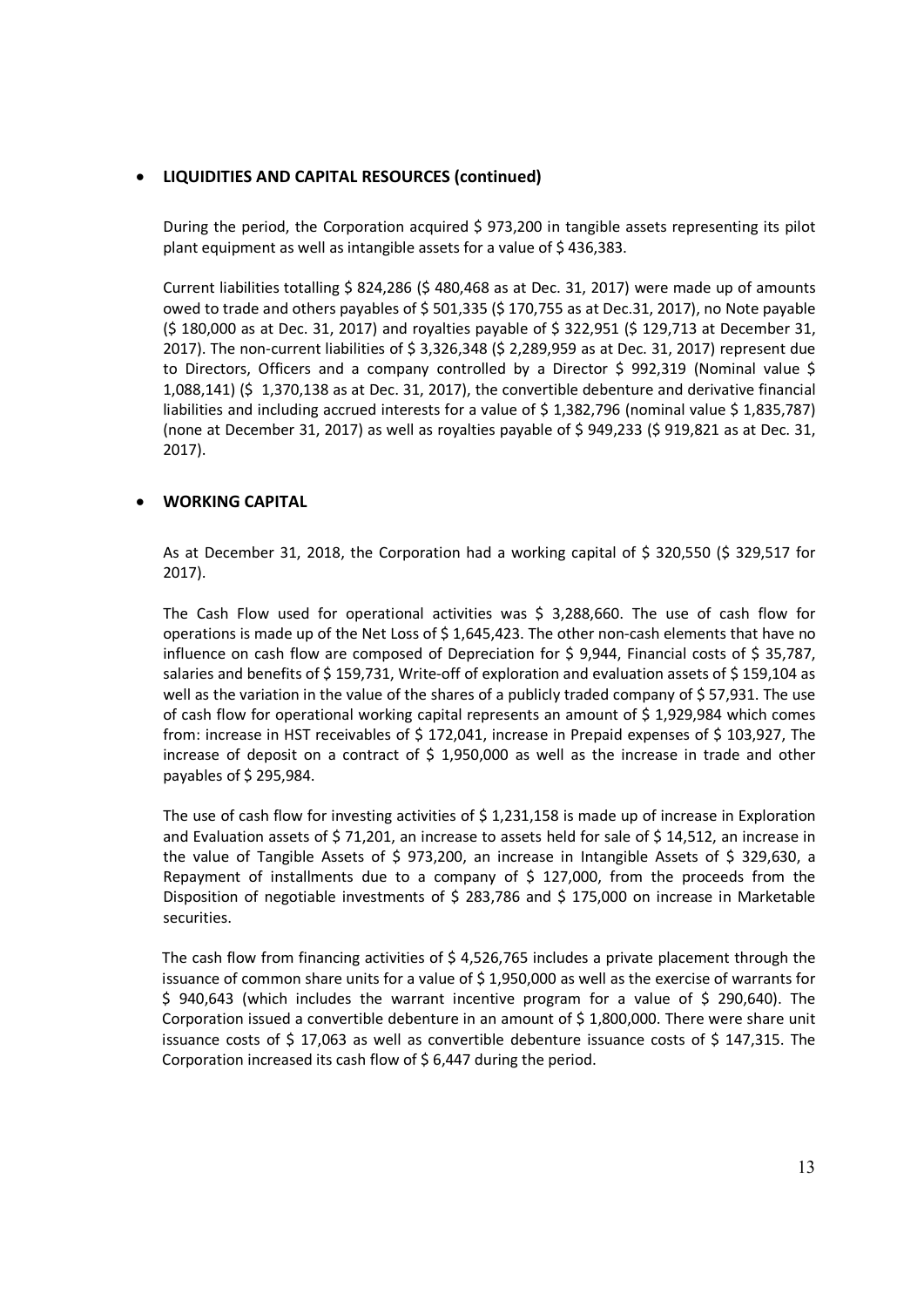# WORKING CAPITAL (continued)

The Corporation average quarterly cash requirements should vary between \$ 225,000 and \$ 250,000 according to each period's activities excluding exploration and evaluation costs and the addition to property equipment and intangible assets, as well as for restructuring costs.

As long as the Corporation is in an exploration and evaluation mode it will not generate cash flow from operations. The Corporation's ability to satisfy its current obligations and continue its development is fully dependent on Management's ability to raise the needed funds from private placements and other financing programs through the issuance of share capital.

Management is of the opinion that as long as important negative events do not occur on the financial markets, during the next year, the Corporation should be able to complete the needed placements and financings to advance its various projects.

In conclusion, the financial statements do not reflect the needed adjustments that would need to be made in the event it could not raise the funding to continue its activities. Investors are hereby advised that if such changes are needed they could be material.

# FINANCIAL COMMITMENTS, CONTINGENCIES AND SUBSEQUENT EVENTS

The Company entered into agreements with subscribers whereby the Company had to incur \$245,000 of Canadian Exploration Expenses ("CEE") before December 31, 2012. The Company had incurred \$163,875 in CEE before December 31, 2012 and an approximate balance of \$77,000 of CEE renounced to the investors was not been incurred as at December 31, 2012 and was used for other purposes than exploration expenses. The maximal contingency for the Company, in relation to non-compliance with its obligations with subscribers, is approximately \$55,000. As at February 28, 2014, the Company had produced the reductions forms related to the amount of \$77,000 in CEE renounced to the investors and that have not been incurred as at December 31, 2012. As at December 31, 2017, an amount of \$8,131 pertaining to part XII.6 taxes is included in trade accounts.

The Company entered into agreements with subscribers whereby the Company had to incur \$1,244,000 of Canadian Exploration Expenses ("CEE") before December 31, 2017. The Company had incurred \$919,256 in CEE before December 31, 2017 and an approximate balance of \$293,000 of CEE renounced to the investors was not been incurred as at December 31, 2017 and was used for other purposes than exploration expenses. The maximal contingency for the Company, in relation to non-compliance with its obligations with subscribers, is approximately \$220,000. As at February 28, 2018, the Company had produced the reductions forms related to the amount of \$293,000 in CEE renounced to the investors and that have not been incurred as at December 31, 2017. As at December 31, 2017, an amount of \$40,482 pertaining to part XII.6 taxes is included in trade accounts.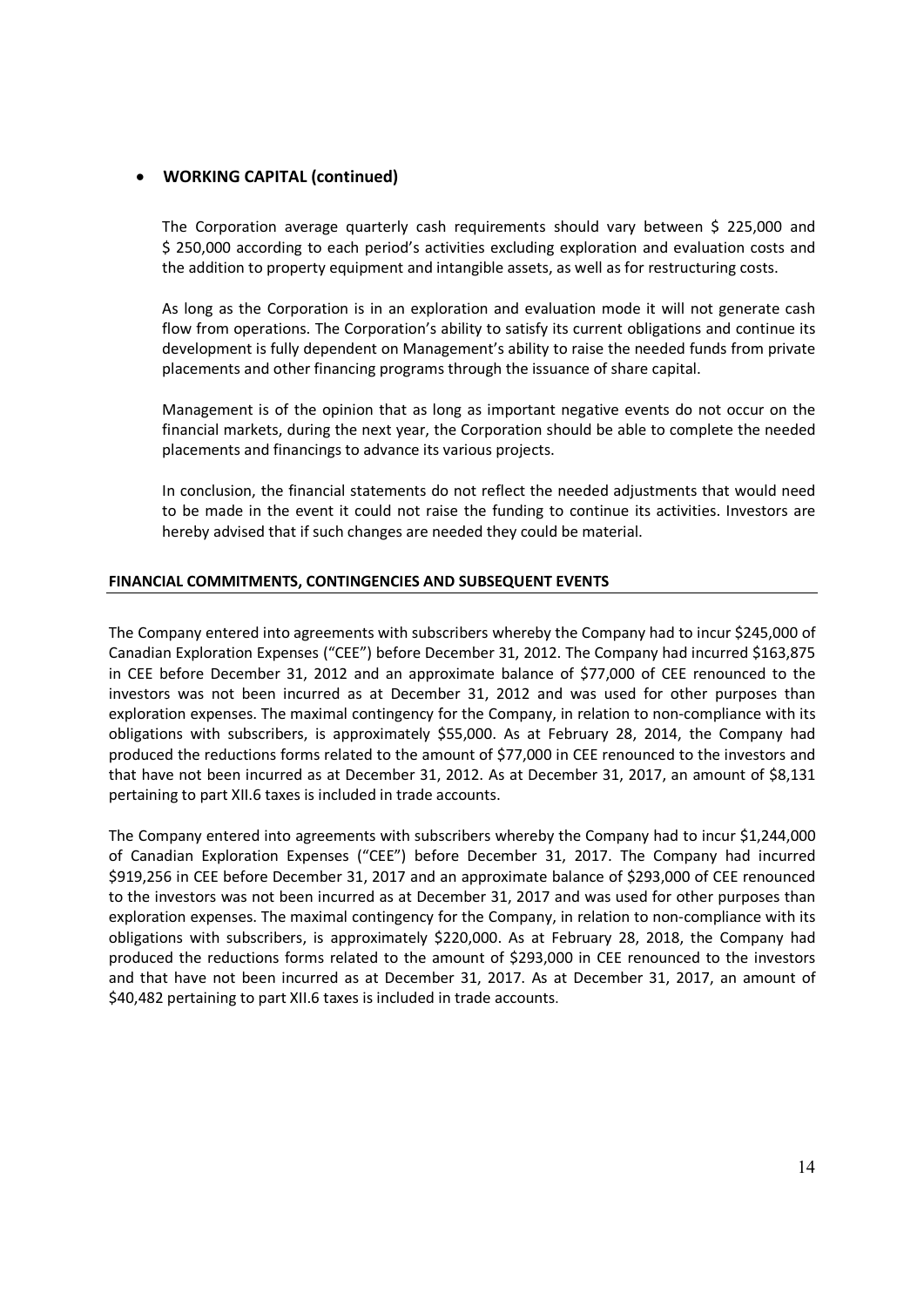# FINANCIAL COMMITMENTS, CONTINGENCIES AND SUBSEQUENT EVENTS (continued)

The July 15, 2014, AGORACOM contract was extended by one year under the original conditions. HPQ will issue shares to AGORACOM for on-line advertising and marketing services and other related activities. The extension started on July 15, 2018 and the \$50,000 fees must be paid quarterly in \$12,500 payments plus HST. The number of shares to be issued at the end of each period is determined on the date when the invoice is issued using the closing price of the shares the previous day on the TSX Venture Exchange. The most recent twelve-month agreement started on July 15, 2018 and the services totaling \$50,000 must be paid quarterly by the Corporation through payments of \$12,500 plus HST.

On September 28, 2015, the Corporation concluded a Development and Exclusivity Agreement with PyroGenesis. In return for the Exclusive Right to use the PyroGenesis-developed technology, it must make the following payments:

- 2018, the highest between 10% of Si sales or \$150,000;
- 2019, the highest between 10% of Si sales or \$200,000;
- 2020 and after, the highest between 10% of Si sales or \$250,000.

As at December 31, 2018, the remaining total commitment for the purchase of the Pilot Plant Equipment was approximately \$2,540,000 of which an amount of \$1,950,000 is a deposit on a contract.

The Corporation has obtained the approval of the TSX-Venture Exchange for the line of credit on equity in an amount of \$1,500,000 agreed to by PyroGenesis. This line of credit is only to be used if there are any cost overruns that could be incurred for the pilot plant equipment after the end of the test period in 2019 and until December 31, 2020.

The terms of the line of credit stipulate that for costs overrun to be paid for it must be agreed to by the two party prior to the expenses being incurred. Once the expenses approved, the Corporation will need to submit a 30 days advance notice to PyroGenesis stating that it intends on using the line of credit to pay for an overrun. Once the completion of the approved work, PyroGenesis will submit an invoice for the work done and HPQ will arrange for the payment of the invoice through the issuance of a sufficient number of common shares of its share capital to pay the invoice, the whole in compliance with the TSX-V regulations. The shares being subject to a 10% discount to the market price of the shares on the invoice date.

On November 17, 2017, the Company entered into a service agreement with Apollon Solar in the development of its Silicon SoG production project. Under this agreement, the Company undertakes to pay fees of € 188,000 over a period of 10 months from January 2018. On October 5, 2018, an amendment was signed between the parties extending the contract for an additional five months.

# SUMMARY OF ACCOUNTING POLICIES

The preparation of annual financial statements under IFRS requires that management use its judgment, makes assumptions and estimates and use hypotheses that influence the application of accounting methods, as well as having an effect on the book value of assets, liabilities, revenues and expenses. Final results could differ from these estimates.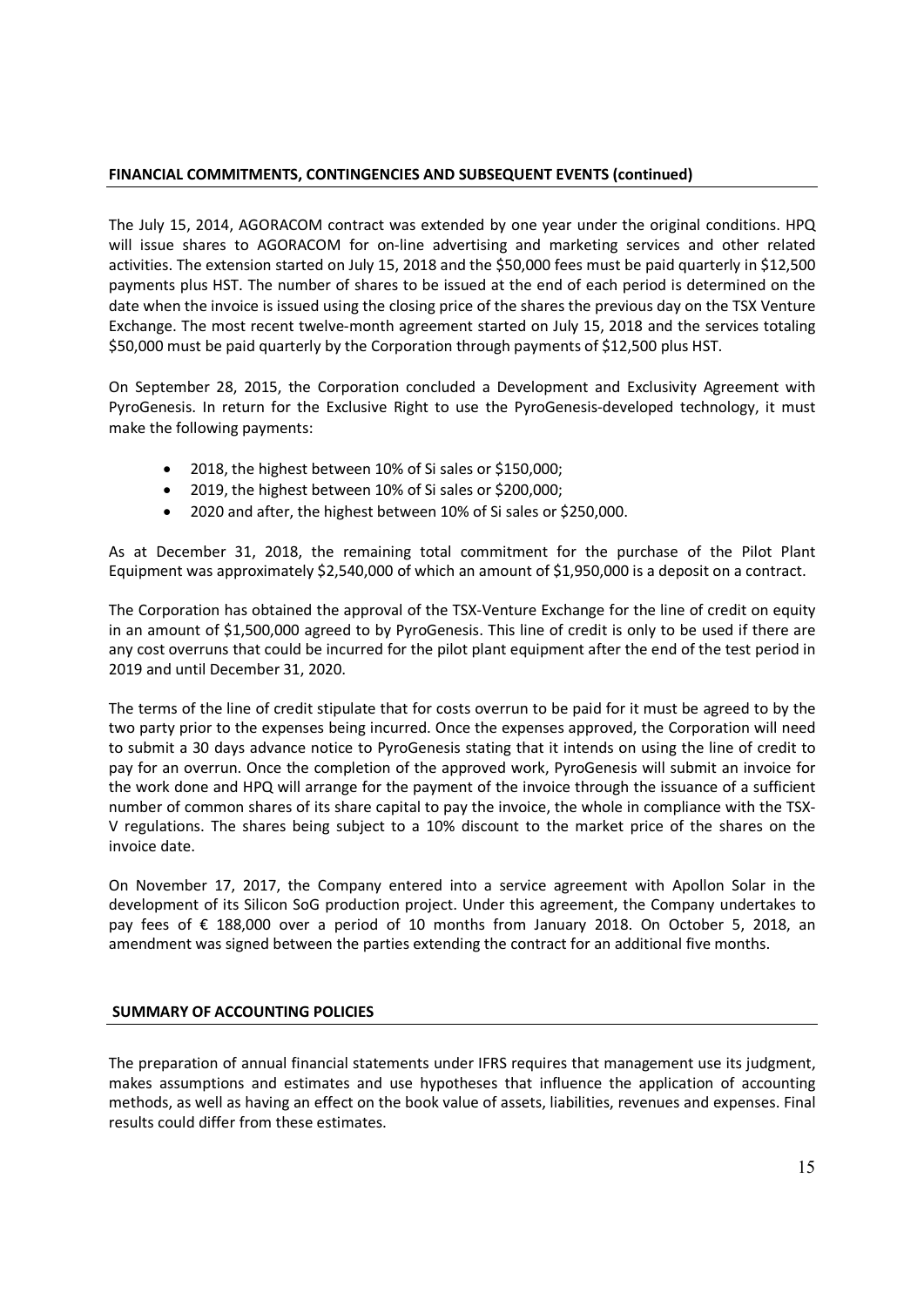## SUMMARY OF ACCOUNTING POLICIES (continued)

The estimates and hypotheses are regularly reviewed. Any revision of accounting estimates are indicated during the period when the estimates are revised as well as any future periods affected by said revisions.

Information on the hypotheses and estimate uncertainties that present an important risk of creating a significant adjustment during the course of the next financial period are as follows:

- Recoverability of Exploration and Evaluation Assets;
- Evaluation of Income Tax Credits to receive on resources exploration and Mining Right Credits.
- Evaluation of the convertible debenture and derivative financial liability;

Management believes that the majority of the changes will be adopted in the Corporation's accounting methods during the first period starting after the effective date of each new change. The information on the new standards and interpretations as well as the new amendments, which are susceptible to be pertinent to the Corporation consolidated financial statements are supplied below.

# FUTURE ACCOUNTING POLICIES

On January 1, 2018, the Company adopted IFRS 9 retrospectively, with the restatement of comparative data in accordance with the transitional provisions of IFRS 9. IFRS 9 defines the requirements for the recognition of financial assets and liabilities and replaces IAS 39, Financial Instruments: Recognition and Measurement.

The adoption of IFRS 9 had the effect of changing the classification of financial assets that were classified as loans and receivables but did not change the classification of other financial assets or financial liabilities. Cash, installments due to a company and installments on due to directors, officers and companies held by a director or officer classified as loans and receivables in accordance with IAS 39 are now classified at amortized cost in accordance with IFRS 9. The adoption of this new standard had no impact on the measurement of financial instruments; therefore, the comparative amounts have not been restated.

# INFORMATION COMMUNICATION CONTROLS AND PROCEDURES

As the Corporation is an emerging issuer, management does not need to attest to the establishment and maintenance of Information Communication Controls and Procedures and internal controls relating to financial information as defined under Regulation 52-109.

The Signing Officers of the Issuer are responsible to ensure that there are processes in place allowing them to gather sufficient information for the statements made in the Certificates.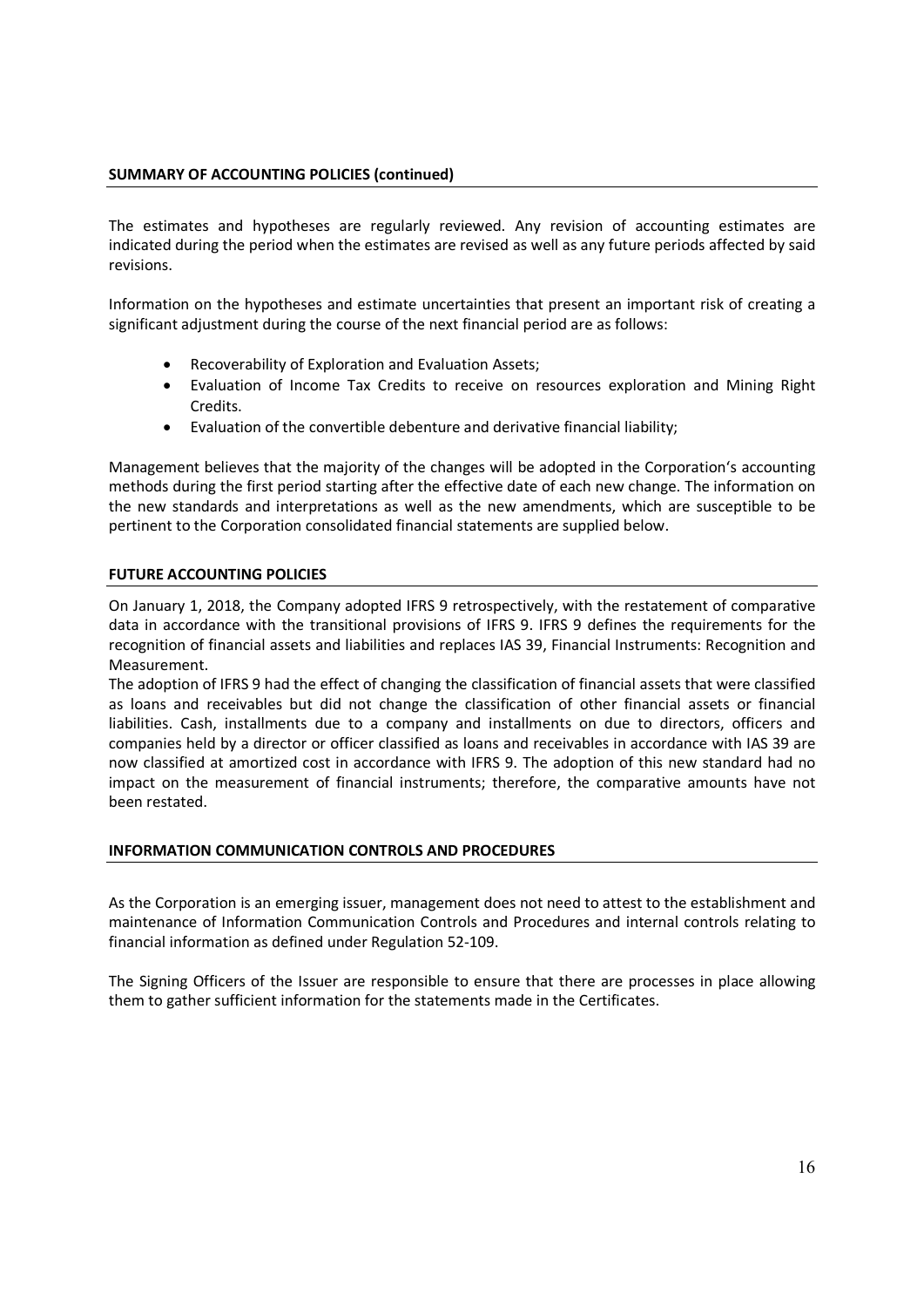#### FINANCIAL INSTRUMENTS

Financial Assets used by the Corporation consist of: cash and the deposit on contract are part of the loans and receivables category.

The financial liabilities of the Corporation include supplier and creditor payables (excluding salaries and personnel related expenses), the amounts Due to Directors, Officers and to a corporation held by a Director (excluding salaries and Personnel expenses) royalties payable, the interest payable on the convertible debenture, the convertible debenture and its derivative financial liability.

The fair value of due to Directors, Officers and corporations, controlled by a Director or Officer; of the convertible debenture and derivative financial liabilities, of the Royalties payable, are estimated using an analysis of the discounted cash flows using an interest rate for similar instruments. The fair value of royalties payable approximates the carrying amount at the end of the year, while the fair value of the due to directors, officers and a corporation held by a director is \$ 992,319 and the convertible debenture is \$ 930,249 (excluding derivative financial liabilities).

The fair value of the marketable securities of a quoted company was estimated based on the market price at the balance sheet date. Marketable securities of a quoted company measured at fair value in the consolidated statements of cash flows as at December 31, 2018.

As at December 31, 2018, the corporation cash was held in Canadian funds in an interest-bearing account at Bank of Montreal

## INFORMATION ON SHARE CAPITAL

## • Information on financings

On December 31, 2018, the Corporation had 222,284,053 shares issued and outstanding (191,979,173 on December 31, 2017), 188,333 shares to be issued (166,176 on December 31, 2017), 75,178,000 warrants (75,233,370 as at December 31, 2017), no Broker's Options (89,172 as at December 31, 2017), 717,250 Broker's Warrants (752,690 on December 31, 2017), 175,000 Broker's Units (261,000 as at December 31, 2017) and 12,400,000 Options (13,200,000 as of December 31, 2017). The number of shares on a diluted basis is 310,942,636.

## Information on outstanding shares

As at April 30, 2019, the Corporation had 222,284,053 shares issued and outstanding, 63,278,000 warrants, 414,750 Broker's Warrants, 175,000 Broker's Units and 12,400,000 options. The number of fully diluted shares is 298,551,803. The Corporation's share capital consists of an unlimited number of common shares with No Par Value.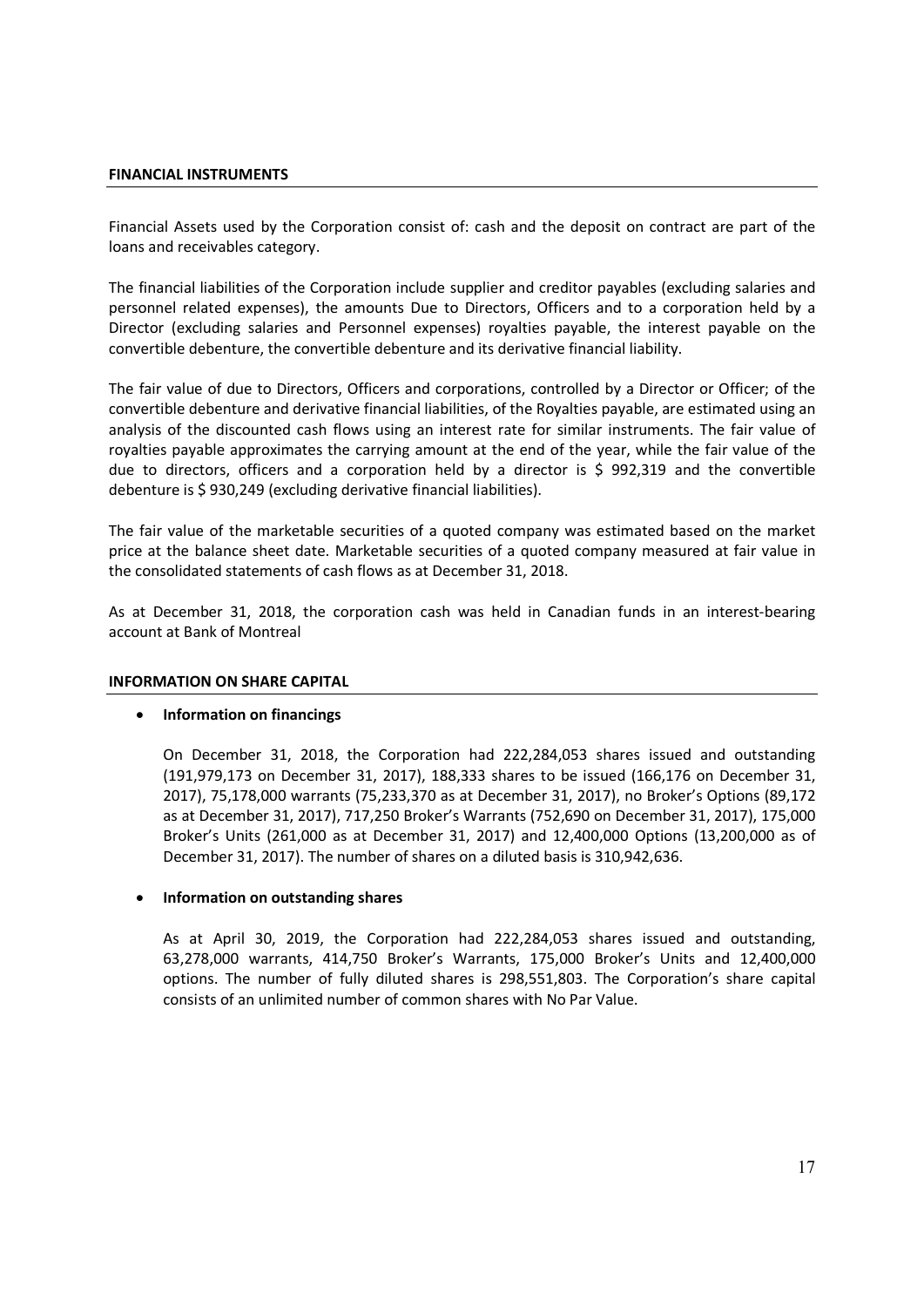### RELATED PARTY TRANSACTIONS

For the period ending on December 31, 2018, the sum of \$150,000 (\$150,000 on December 31, 2017) was accounted for as management fees under a contract between the Corporation and a corporation controlled by the Chairman of the Board as part of a consulting agreement with the Corporation. \$14,200 (\$22,600) was accounted for by a corporation managed by a member of the board of Directors as part of consulting services rendered to the Corporation.

These activities are part of the normal course of business for the Corporation and are established based on their exchange value as agreed to by the parties.

Accounts payable and other payables include \$ 141,418 due to officers and a corporation held by a director (\$ 27,895 as at December 31, 2017).

The Corporation owes to Directors and Officers salaries and remuneration with a nominal value of \$1,088,141. The Corporation has obtained confirmation that payment of an amount of \$1,088,141, under certain conditions, will not be demanded for a minimum of 12 months and one day after December 31, 2018.

## MANAGEMENT'S REPORT ON CONTROLS AND PROCEDURES ON INFORMATION TO BE SUPPLIED

Under the dispensations granted in November 2007 by each of the Securities Commissions of Canada, the CEO and the CFO must produce a « Certificate of Filings-Emerging Issuer » relating to financial information presented in the annual and interim filings, including Management Discussion and Analysis.

When compared with the « Schedule 52-109A2-Certificate of Annual and Interim documents », the « Basic Certificate relating to an Emerging Issuer » includes a "Notice to reader" which declares that the CEO and CFO make no declaration regarding the establishment and maintenance of Controls and Procedures on the Communication of Information (CPCI) and the Internal Controls of the Financial Information (ICFI), as outlined in Regulation52-109.

## RISK FACTORS

# • Inherent risks in mineral exploration and evaluation

The Corporation's activities consist in the acquisition and exploration of mining properties with the hope of discovering mining sites with economic potential. The Corporation's properties are currently at the exploration stage and do not hold any known commercial deposit. It is very unlikely that the Corporation will realize any short or mid-term benefits from these properties. Any future profitability of the Corporation's operations is conditional on the discovery of an economic ore body. In addition, if such a case would arise, nothing guarantees that such an ore body could be put into profitable commercial production.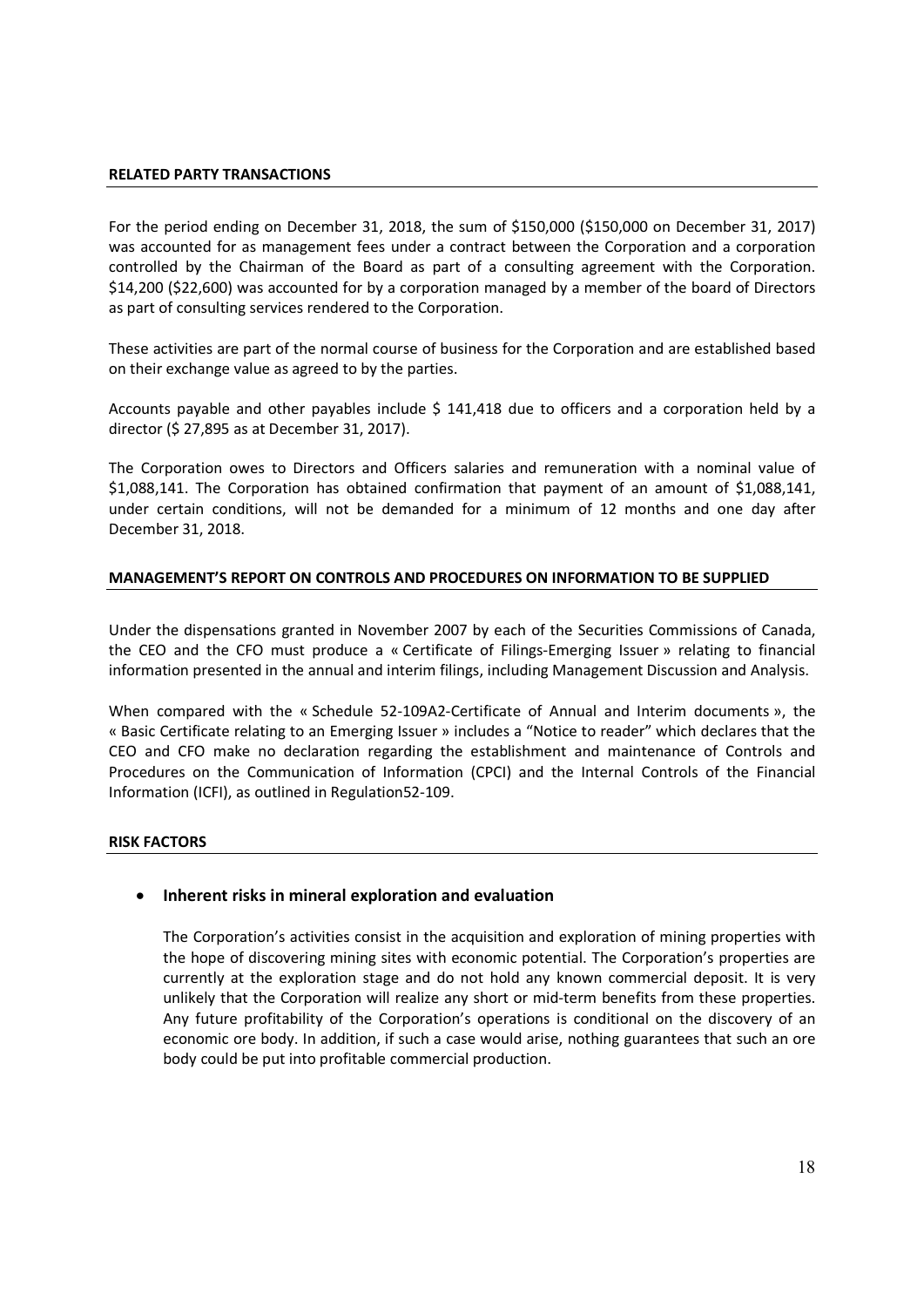## Environmental regulations and commitments

The Corporation's activities require that it obtains permits from various governmental authorities and are regulated by laws and regulations on the exploration, development, extraction, production, exports, income tax, labor regulations and workplace safety as well as environmental issues and other topics.

Additional costs and delays could be caused by the need to comply with laws and regulations. If the Corporation cannot obtain or renew its permits or approvals, it could be forced to reduce or cease its Exploration Evaluation and Development activities.

## First Nations relations

 The Corporation regularly initiates exploration work in areas where First Nations could make claims. These claims could slow down the work to do or could increase its costs. The effect of these factors cannot be precisely determined.

## • Financing needs

The exploration, evaluation, development, extraction and production from the Corporation's properties will necessitate very substantial additional financial resources. The only sources of funds available are through the issuance of share capital and borrowing. There is no assurance that such financings will be available, neither would they be available at favorable conditions or will respond sufficiently to the project's needs. This could have a negative effect on the Corporation's business and financial situation. The impossibility of obtaining a sufficient financing could delay or postpone indefinitely exploration evaluation or production activities on one or all the Corporation's properties, and even see the Corporation lose its participation in some or all of its properties.

# Metal prices

The Corporation's share price, its financial results as well as its exploration and evaluation, production and development activities have been affected in the past and could very well be very negatively affected in the future by a fall in the price of precious and base metals.

## Non insured risks

The Corporation's activities are subject to certain risks and dangers, including difficult environmental conditions, industrial accidents, labor conflicts, unusual or unexpected geological conditions, landslides, rock falls and other natural phenomenon such as unfavorable meteorological conditions, floods and earthquakes. Such events could result in bodily injuries or death, environmental damages or other damages to the properties or the production facilities or to the properties of other corporations, delays in mining production, monetary losses, and possibly legal liabilities.